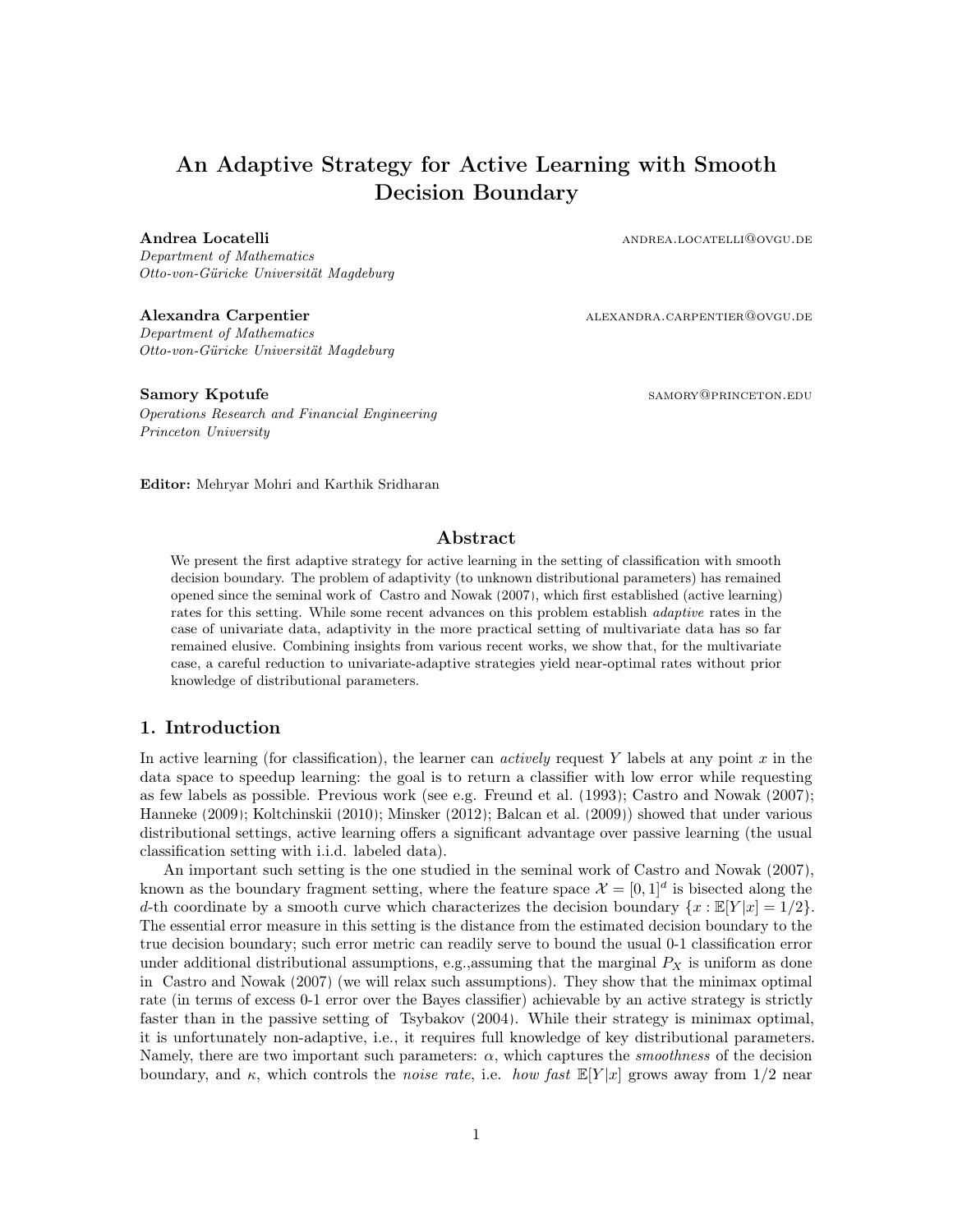<span id="page-1-0"></span>

Figure 1: Comparing strategies (for known  $\alpha \leq 1$ ). On the left, the strategy in [Castro and Nowak](#page-12-0)  $(2007)$ ; [Yan et al.](#page-13-1)  $(2016)$ . Both strategies operate on fixed grids with cells of side-length r, and perform a line search in each cell (dotted line). A threshold (the red dot) guaranteed to be close to the decision boundary is returned, and then extrapolated to the entire cell (estimated boundary). The strategy needs to operate on an optimal value of  $r = r(\alpha, \kappa)$ . On the right (our strategy), the line search returns an interval of size  $O(r^{\alpha})$ , guaranteed to intersect the decision boundary; the interval is then extended by  $O(r^{\alpha})$  to create an *abstention* region of the right size (in terms of known α). To adapt to unknown  $κ$ , the strategy is repeated over dyadic values of  $r \to 0$ .

the decision boundary. These parameters interpolate between hard and easy problems (rough or smooth decision boundary, high or low noise), and are never known in practice. Therefore, a minimax adaptive strategy – i.e., one which attains optimal rates but does not require a priori knowledge of such parameters – is highly desirable. Such optimal adaptive strategy has unfortunately remained elusive for the general case of data in  $\mathbb{R}^d$ .

For univariate data  $(d = 1)$ , it is known [\(Hanneke](#page-12-2) [\(2009\)](#page-12-2); [Ramdas and Singh](#page-13-2) [\(2013\)](#page-13-2)) that this limitation can be overcome, and minimax optimal strategies (such as the  $A<sup>2</sup>$  algorithm in [Balcan](#page-12-5) [et al.](#page-12-5) [\(2009\)](#page-12-5), further studied in [Hanneke](#page-12-6) [\(2007\)](#page-12-6)) exist, which adapt to unknown noise rate  $\kappa$  on the line (there is no notion of smoothness  $\alpha$  in the line setting since the boundary is just a threshold). Recently, earlier results of [Koltchinskii](#page-12-3) [\(2010\)](#page-12-3); [Hanneke et al.](#page-12-7) [\(2011\)](#page-12-7) – meant for settings with bounded disagreement coefficients – were extended in [Wang](#page-13-3) [\(2011\)](#page-13-3) to obtain an adaptive procedure for the boundary fragment class of [Castro and Nowak](#page-12-0) [\(2007\)](#page-12-0), including the case of data in  $\mathbb{R}^d$ ; unfortunately that strategy yields suboptimal rates for the setting.

We present the first adaptive and optimal strategy for the setting, by combining insights from various recent work on related problems, and original insights from [Castro and Nowak](#page-12-0) [\(2007\)](#page-12-0).

Combining insights from related work. The original strategy of [Castro](#page-12-8) [\(2007\)](#page-12-8) consists of a clever reduction of active learning in  $\mathbb{R}^d$  to active learning on  $\mathbb{R}$ : since the boundary is the curve of function  $g: [0,1]^{d-1} \mapsto [0,1]$ , (a) first partition  $[0,1]^{d-1}$  into a finite number of cells, and do active learning on each cell as follows: (b) pick a line on the cell, and estimate the threshold at which the decision boundary crosses this line; (c) extrapolate the estimated threshold to the whole cell using the fact that the boundary is smooth. Unfortunately step (a) required knowledge of both  $\kappa$  and  $\alpha$  to pick an optimal cell size, while steps (b) and (c) respectively required knowledge of noise margin  $\kappa$ and smoothness  $\alpha$ . This strategy is illustrated in Figure [1](#page-1-0) (left box).

A key step in our work, is to temporarily assume knowledge of  $\alpha$  and to aim for a procedure that is adaptive to  $\kappa$ , while following the above strategy of [Castro and Nowak](#page-12-0) [\(2007\)](#page-12-0). Clearly, given recent advances on adaptive active learning on  $\mathbb{R}$ , step (a) above is readily made adaptive to  $\kappa$ . This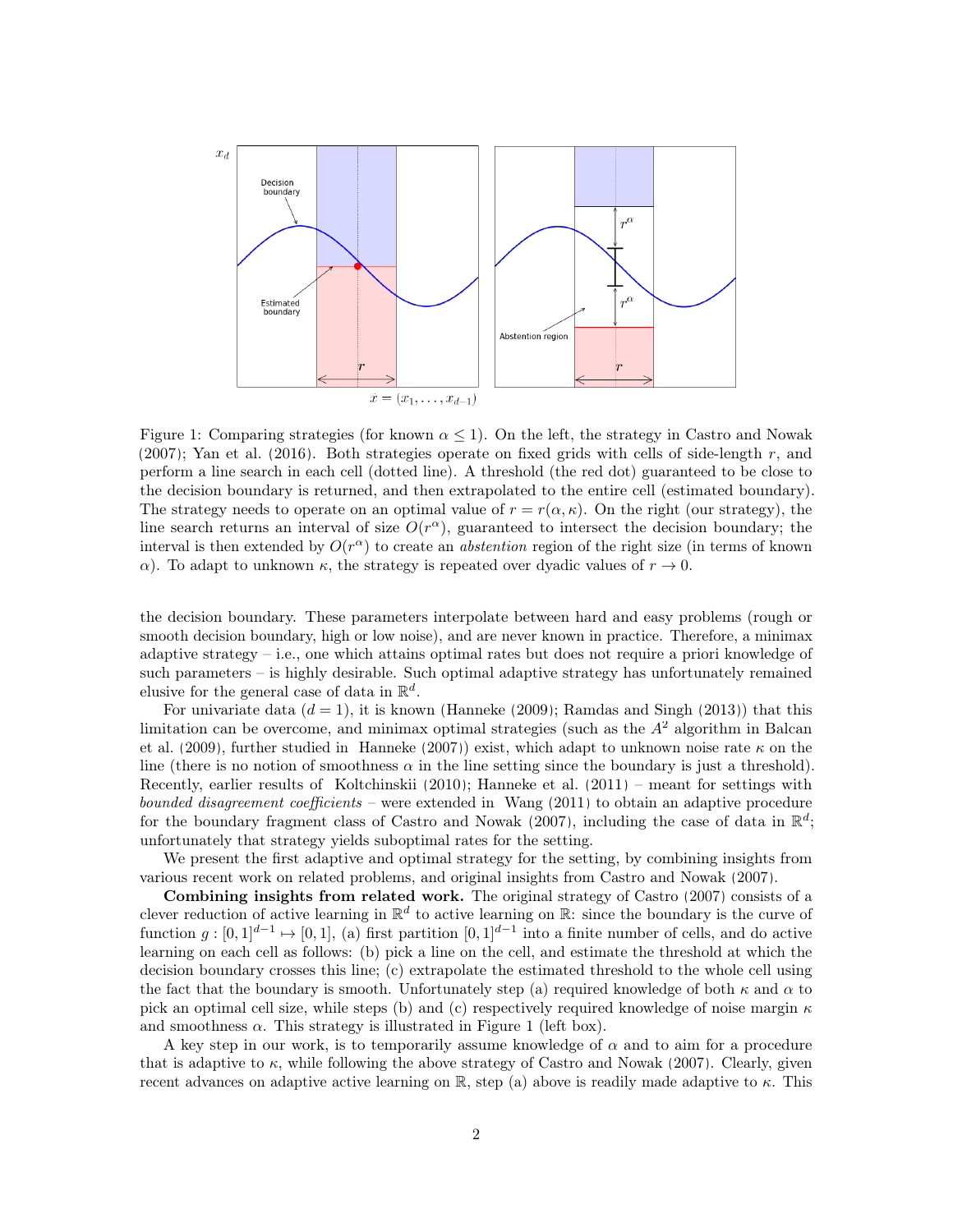is for instance done in the recent work of [Yan et al.](#page-13-1) [\(2016\)](#page-13-1), which however leaves open the problem in (a) of choosing a partition of optimal cell-size in terms of unknown  $\kappa$  (their work and this issue is discussed in more detail in Section [4\)](#page-7-0). We show that we can resolve this issue by proceeding hierarchically over decreasing cell sizes. Furthermore, in order to eventually adapt to unknown  $\alpha$ , we also require a small but crucial change to the interpolation in step (c) above (the same essential interpolation strategy is used in both [Castro and Nowak](#page-12-0) [\(2007\)](#page-12-0); [Yan et al.](#page-13-1) [\(2016\)](#page-13-1). The reason for more careful interpolation is described next.

In order to adapt to unknown smoothness  $\alpha$ , we build on recent insights from [Locatelli et al.](#page-12-9) [\(2017\)](#page-12-9) which concerns a separate classification setting with smooth regression function  $\eta(x) \doteq \mathbb{E}[Y|x]$ rather than smooth decision boundary. Their work presents a generic adaptive strategy that exploits the nested structure of smoothness classes, namely the fact that an  $\alpha$ -smooth function is also  $\alpha'$ -smooth for any  $\alpha' < \alpha$ . Their strategy consists of aggregating the classification estimates returned by a subroutine taking increasing smoothness values  $\alpha'$  as a parameter. The subroutine in our case is that described in the last paragraph – which takes in the smoothness as a parameter. As it turns out, for the aggregation to work, the subroutine has to be correct in a sense that is suitable to our setting, namely, for any  $\alpha' < \alpha$ , it must only label points that are at an optimal distance away from the decision boundary and *abstain* otherwise (see Figure [1\)](#page-1-0). In other words, the interpolation step (c) discussed above, must produce an *abstention* region of optimal radii in terms of  $\kappa$  and  $\alpha$ .

Thus, the bulk of our analysis is in constructing a sub-procedure that takes in  $\alpha$  as a parameter, is fully adaptive to  $\kappa$ , and properly abstains in regions of optimal size in terms of  $\alpha$  and unknown  $\kappa$ . Our construction readapts the line-search in [Yan et al.](#page-13-1) [\(2016\)](#page-13-1) to our particular needs and constraints.

## 2. Setting

In this section, we describe formally the problem of active learning under nonparametric assumptions in the membership query setting.

#### 2.1 The Active Learning Setting

**Binary Classification.** We write  $\mathbb{P}_{X,Y}$  for the joint-distribution of feature-label pairs  $(X, Y)$ .  $\mathbb{P}_X$ denotes the marginal distribution according to variable X, supported on  $[0,1]^d$ . The random variable Y belongs to  $\{0,1\}$  as usual in the binary classification setting. The conditional distribution of Y knowing  $X = x$ , which we denote  $\mathbb{P}_{Y \mid X=x}$ , is characterized by the regression function

$$
\eta(x) \doteq \mathbb{E}[Y|X=x], \quad \forall x \in [0,1]^d.
$$

The Bayes classifier is defined as  $f^*(x) = \mathbf{1}\{\eta(x) \geq 1/2\}$ . It minimizes the 0-1 risk  $R(f) = \mathbb{P}_{X,Y}(Y \neq f(X))$ over all possible  $f : [0,1]^d \mapsto \{0,1\}$ . The aim of the learner is to return a classifier f with small excess error

$$
\mathcal{E}(f) \doteq R(f) - R(f^*) = \int_{x \in [0,1]^d : f(x) \neq f^*(x)} |1 - 2\eta(x)| d\mathbb{P}_X(x). \tag{1}
$$

**Active sampling.** At each time  $t \leq n$ , the active learner can sample a label Y at any  $x_t \in [0, 1]^d$ drawn from the conditional distribution  $\mathbb{P}_{Y|X=x_t}$ . In total, it can sample at most  $n \in \mathbb{N}^*$  labels - we will refer to  $n$  as the *sampling budget* - known to the learner. At the end of the budget, the active learner returns a classifier  $f_n : [0,1]^d \mapsto \{0,1\}.$ 

In this work, our goal is to design an adaptive sampling strategy that outputs a good estimate of the decision boundary, with high probability over the samples requested and labels revealed, without prior knowledge of distributional parameters, i.e., smoothness and noise margin parameters. This is formalized in Section [2.2](#page-3-0) below.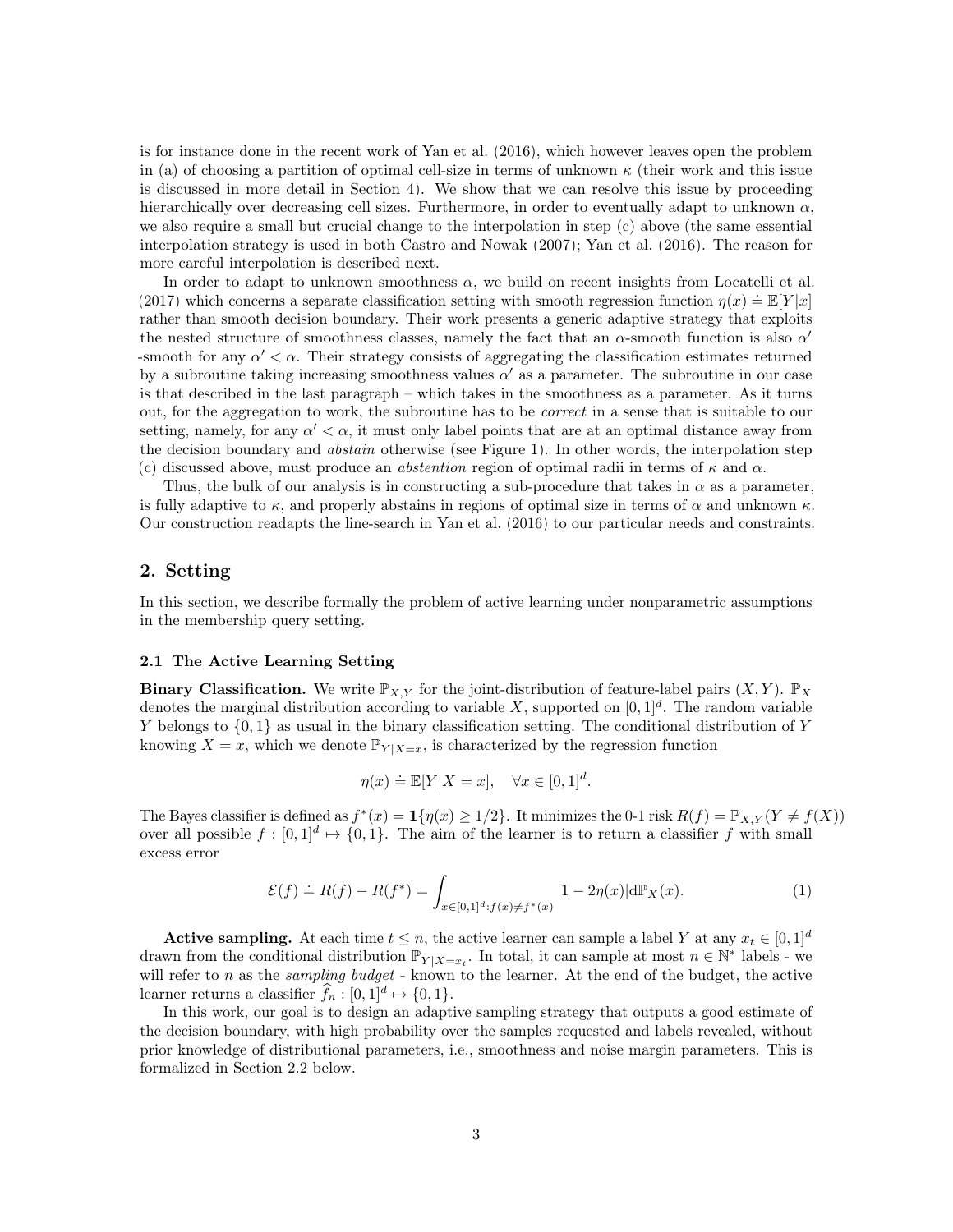#### <span id="page-3-0"></span>2.2 The Nonparametric Setting

In this section, we expose our assumptions on  $\mathbb{P}_{X,Y}$ , which are nonparametric in nature, and similar to the setting introduced in [Castro and Nowak](#page-12-0) [\(2007\)](#page-12-0). From now on, we assume that  $d \geq 2$ .

**Definition 1** (Hölder smoothness). We say that a function  $g: [0,1]^{d-1} \mapsto [0,1]$  belongs to the Hölder class  $\Sigma(\lambda, \alpha)$  if g is  $|\alpha|^1$  $|\alpha|^1$  times continuously differentiable and for all  $x, y \in [0, 1]^{d-1}$ , and any  $\beta \leq \alpha$ we have:

$$
|g(x) - \mathrm{TP}_{y, \lfloor \beta \rfloor}(x)| \le \lambda ||x - y||_{\infty}^{\beta},\tag{2}
$$

where  $TP_{y, [\beta]}$  is the Taylor polynomial expansion of degree  $[\beta]$  of g in y and  $||z||_{\infty} \doteq \max_{1 \leq i \leq d} |z_i|$ is the usual infinity norm for d dimensional vectors.

For any  $g \in \Sigma(\lambda, \alpha)$ , consider the set  $epi(g) \doteq \{x = (\tilde{x}, x_d) \in [0, 1]^{d-1} \times [0, 1] : x_d \ge g(\tilde{x})\}$ , which is the epigraph of the function g. We define the boundary fragment class  $\mathcal{G}(\lambda, \alpha) = \{epi(g), g \in \Sigma(\lambda, \alpha)\}.$ 

<span id="page-3-3"></span>**Assumption 1** (Smoothness of the boundary). There exists constants  $\alpha > 0$  and  $\lambda \geq 1$  such that  $\{x : \eta(x) \geq 1/2\} \in \mathcal{G}(\lambda, \alpha).$ 

In other words, there exists  $g^* \in \Sigma(\lambda, \alpha)$  such that  $\{x : \eta(x) \geq 1/2\} = \mathbb{1}\{\text{epi}(g^*)\}$  and the Bayes classifier is equivalent to  $1\{\text{epi}(g^*)\}$ . This means that the decision boundary for the classification problem is fully characterized by  $g^* \in \Sigma(\lambda, \alpha)$ . Importantly, for any  $\alpha' \leq \alpha$ , we also have  $g^* \in \Sigma(\lambda, \alpha')$ , as the classes  $\Sigma(\lambda, \alpha) \subset \Sigma(\lambda, \alpha')$  are nested for  $\lambda$  fixed.

We also assume a one-sided noise condition on the behavior of the regression function close to the decision boundary characterized by  $g^* \in \Sigma(\lambda, \alpha)$ , which can be seen as a geometric variant of the popular Tsybakov noise condition (TNC)( [Tsybakov](#page-13-0) [\(2004\)](#page-13-0)).

<span id="page-3-2"></span>**Assumption 2** (Geometric TNC). There exists constants  $c > 0$  and  $\kappa \ge 1$  such that for any  $x = (\tilde{x}, x_d) \in [0, 1]^{d-1} \times [0, 1]$ :

$$
|\eta(x) - \frac{1}{2}| \ge c|x_d - g^*(\tilde{x})|^{\kappa - 1}.
$$

This assumption characterizes how "flat" the regression function  $\eta$  is allowed to be in the vicinity of the decision boundary: the larger  $\kappa$  the noise parameter, the harder it is to locate the decision boundary precisely. In particular, for  $\kappa = 1$ ,  $\eta$  "jumps" at the decision boundary, going from  $1/2 - c$ to  $1/2 + c$ .

In this work, our main objective is to devise an adaptive algorithm that returns an estimate  $\hat{g}$  of the true decision boundary  $g^*$ , such that  $\|\hat{g} - g^*\|_{\infty}$  is small and of optimal size in a minimax sense. Under additional assumptions (which relax original assumptions in [Castro](#page-12-8) [\(2007\)](#page-12-8)), we will show that the resulting classifier  $x = (\tilde{x}, x_d) \rightarrow 1\{x_d \ge \hat{g}(\tilde{x})\}$  also attains optimal excess risk guarantees.

**Definition 2.** We denote  $\mathcal{P}(\alpha,\kappa) \doteq \mathcal{P}(\lambda,\alpha,\kappa,c)$  the set of classification problems  $\mathbb{P}_{X,Y}$  characterized by  $(\mathbb{P}_X, \eta)$  such that Assumption 1 is satisfied for some  $g^* \in \Sigma(\lambda, \alpha)$  and Assumption 2 is satisfied with constants  $\kappa \geq 1, c > 0$ .

For the rest of the paper we will consider  $c > 0$  to be fixed, and  $\lambda \geq 1$  to be fixed and known to the learner - we discuss the relevance of this assumption in Section [3.1.](#page-4-0) Now, considering  $\kappa$  to be fixed as well as  $\lambda$ , we remark that the nested structure of the smoothness classes straightforwardly implies the same property for the classes  $\mathcal{P}(\alpha,\kappa)$ .

<span id="page-3-1"></span><sup>1.</sup>  $|\alpha|$  denotes the largest integer strictly smaller than  $\alpha$ .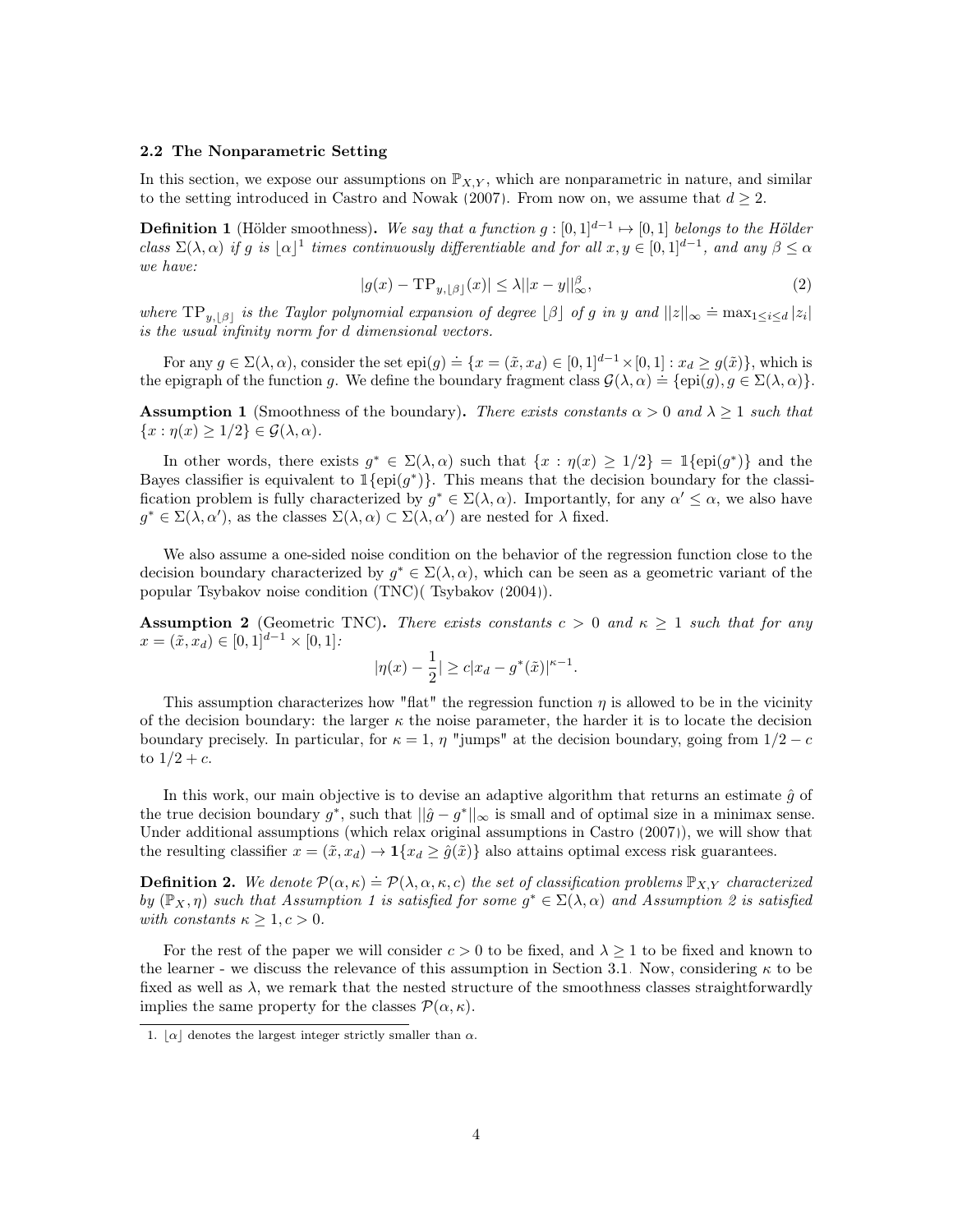## 3. Main Results

In this section, we show our mains results, assuming we have access to a black-box Subroutine with some correctness property. We first formalize this notion of correctness, and deduct from this a property of the aggregation procedure, which allows us to then state our main adaptive results.

### <span id="page-4-0"></span>3.1 Adaptive Algorithm

A first component of our adaptive strategy is a meta-procedure (Algorithm [1\)](#page-4-1) that aggregates the classification estimates of a subroutine that takes  $\alpha$  as a parameter (but must adapt to unknown noise margin  $\kappa$ ). While much of our analysis concerns this Subroutine, this section introduces the meta-procedure whose definition is needed for stating the main result of Theorem [1.](#page-5-0)

The metaprocedure implements original ideas from the recent work of [Locatelli et al.](#page-12-9) [\(2017\)](#page-12-9) (which itself adapts ideas in [Lepski and Spokoiny](#page-12-10) [\(1997\)](#page-12-10) to the active setting), which considers a different distributional setting (smoothness of  $\eta$  rather than smoothness of the boundary  $g^*$ ) but with a similar nested structure as in this work. The conditions on the Subroutine for the meta-procedure to work in our setting are different, as we will see, and designing a suitable such subroutine constitutes the bulk of our efforts.

<span id="page-4-1"></span>Algorithm 1 Adapting to unknown boundary smoothness  $\alpha$ 

**Input:**  $n, \delta, \lambda$ , and a black-box Subroutine  ${\bf Initalization:}~~s^0_0=s^1_0=\emptyset$ for  $i = 1, ..., |\log(n)|^2$  do Let  $n_0 = \frac{n}{\lfloor \log(n) \rfloor^2}$ ,  $\delta_0 = \frac{\delta}{\lfloor \log(n) \rfloor^2}$ , and  $\alpha_i = \frac{i}{\lfloor \log(n) \rfloor}$ Run Subroutine with parameters  $(n_0, \delta_0, \alpha_i, \lambda)$  and receive  $S_i^0, S_i^1$ For  $y \in \{0, 1\}$ , set  $s_i^y = s_{i-1}^y \cup (S_i^y \setminus s_{i-1}^{1-y})$ end for Output: • Confidently labeled sets  $S^0 = s_{\lfloor \log(n) \rfloor^2}^0, S^1 = s_{\lfloor \log(n) \rfloor^2}^1$ ,

- Estimated Boundary:  $\hat{g}_n(\tilde{x}) \doteq \min\{x_d : (\tilde{x}, x_d) \in S_1\}$
- Classifier  $\hat{f}_n(x) \doteq \mathbf{1}\{x \in S^1\} = \mathbf{1}\{x_d \geq \hat{g}(\tilde{x})\}$

The subroutine is called over increasing guesses  $\alpha_i$  of the unknown smoothness parameter  $\alpha$  of the boundary, taking advantage of the nested nature of the Hölder classes: if  $g^*$  is  $\alpha$ -Hölder for some unknown  $\alpha$ , then it is  $\alpha_i$ -Hölder for  $\alpha_i \leq \alpha$ . Crucially, the subroutine labels only part of the space, and *abstains* otherwise. Now, suppose that the subroutine, called on  $\alpha_i$ , guarantees *correctly* labeled sets  $S_i^0$ ,  $S_i^1$  whenever  $g^*$  is  $\alpha_i$ -Hölder; then for any  $\alpha_i \leq \alpha$  the aggregated labels remain correct. When  $\alpha_i > \alpha$ , the Subroutine might return incorrect labels. However, this is not a problem since the aggregation procedure never overwrites previously assigned labels, and thus misclassification only occurs in the *abstention* region returned by previous calls with  $\alpha_i \leq \alpha$ . Thus, as long as these abstention regions are of optimal size w.r.t.  $\alpha_i \leq \alpha$ , the final error of the aggregation procedure will be of optimal order (provided some  $\alpha_i \approx \alpha$ ).

Following the above intuition, we now formally define *correctness* in a sense suited to our particular setting and implicit goal of estimating the decision boundary. This is different from the notion of correctness in [Locatelli et al.](#page-12-9) [\(2017\)](#page-12-9) where the goal is to achieve a correct margin  $\Delta$  w.r.t. the regression function  $\eta$ , i.e. finding x s.t.  $|\eta(x) - 1/2| > \Delta$ , rather than finding x that are  $\Delta$  distant from the boundary  $\{x : \eta(x) = 1/2\}$  as in our case.

<span id="page-4-2"></span>**Definition 3** ( $(\delta, \Delta, n)$ -correct algorithm). Consider a procedure which returns disjoint measurable sets  $S^0, S^1 \subset [0,1]^d$ . Let  $0 < \delta < 1$ , and  $\Delta \geq 0$ . We call such a procedure weakly  $(\delta, \Delta, n)$ -correct for a classification problem  $\mathbb{P}_{X,Y} \in \mathcal{P}(\alpha, \kappa)$  if, with probability larger than  $1 - 2\delta$  using at most n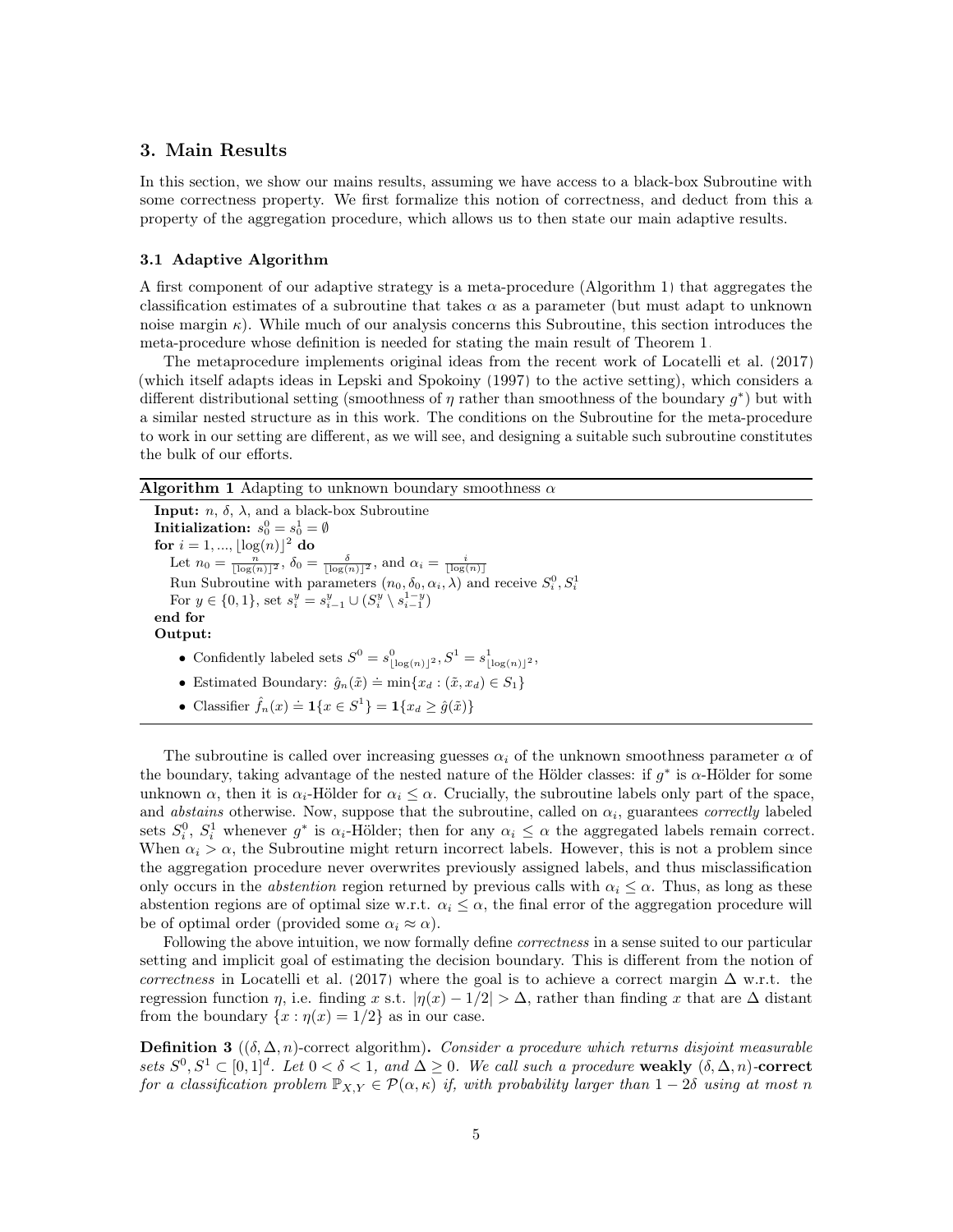label requests:

$$
\{x = (\tilde{x}, x_d) \in [0, 1]^d : x_d - g^*(\tilde{x}) > \Delta\} \subset S^1
$$
  

$$
\{x = (\tilde{x}, x_d) \in [0, 1]^d : g^*(\tilde{x}) - x_d > \Delta\} \subset S^0.
$$

If in addition, under the same probability event over at most n label requests, we have

$$
S^{1} \subset \{x = (\tilde{x}, x_{d}) \in [0, 1]^{d} : x_{d} > g^{*}(\tilde{x})\}
$$
  

$$
S^{0} \subset \{x = (\tilde{x}, x_{d}) \in [0, 1]^{d} : x_{d} < g^{*}(\tilde{x})\}
$$

then such a procedure is simply called  $(\delta, \Delta, n)$ -correct for  $\mathbb{P}_{X,Y}$ .

In the boundary fragment setting, correctness is defined in terms of distance to the decision boundary, which is a major difference with respect to the smooth regression function (see [Locatelli](#page-12-9) [et al.](#page-12-9) [\(2017\)](#page-12-9) and the different notion of correctness therein). Importantly, a correct procedure returns labeled sets with the following key properties (with high probability): first, points are always labeled in agreement with their true class (and thus, bring no excess risk). Second, it abstains in a region of width at most  $\Delta$  around the true decision boundary.

#### 3.2 Main Results

In this Section we present our main result, Theorem [1,](#page-5-1) which bounds the distance from our estimated boundary to the true boundary. As a corollary, the excess 0-1 risk of the estimated classifier can be bounded under additional distributional assumptions that relax the original setting of [Castro](#page-12-8) [\(2007\)](#page-12-8).

We start with the following simple proposition, stating (as in the intuition detailed above) that Algorithm [1](#page-4-1) correctly aggregates estimates whenever the subroutine calls return correct estimates.

<span id="page-5-0"></span>**Proposition 1** (Correctness of aggregation). Let  $n \in \mathbb{N}^*$  and  $1 > \delta > 0$ . Let  $\delta_0 = \delta/(\lfloor \log(n) \rfloor^2)$  and  $n_0 = n/(\lfloor \log(n) \rfloor^2)$  as in Algorithm [1.](#page-4-1) Fix  $\kappa \geq 1$ . Suppose that, for any  $\alpha > 0$ , the Subroutine in Algorithm [1](#page-4-1) is  $(\delta_0, \Delta_\alpha, n_0)$ -correct for any  $\mathbb{P}_{X,Y} \in \mathcal{P}(\alpha, \kappa)$ , where  $\Delta_\alpha > 0$  depends on  $n, \delta$  and the class  $\mathcal{P}(\alpha,\kappa)$ .

Fix  $\alpha \in [\log(n)]^{-1}, \lfloor \log(n) \rfloor$ , and let  $\alpha_i = i/[\log(n)]$  for  $i \in \{1, ..., \lfloor \log(n) \rfloor^2\}$ . Then Algo-rithm [1](#page-4-1) is weakly  $(\delta_0, \Delta_{\alpha_i}, n_0)$ -correct for any  $\mathbb{P}_{X,Y} \in \mathcal{P}(\alpha, \kappa)$  for the largest i such that  $\alpha_i \leq \alpha$ .

The proof of this proposition follows can be found in Section [A.3](#page-19-0) of the Appendix, and follows from arguments in [Locatelli et al.](#page-12-9) [\(2017\)](#page-12-9). The main difference in the interpretation of this result with respect to the result in [Locatelli et al.](#page-12-9) [\(2017\)](#page-12-9), in which correctness is defined in terms of distance between  $\eta$  and 1/2, is that we are interested here in locating the decision boundary  $g^*$ . This makes Proposition [1](#page-5-0) very simple to visualize in our setting. For any run with  $\alpha_i \leq \alpha$ , the decision boundary is estimated within a margin  $\Delta_{\alpha_i}$  such that no regions are misclassified. As  $\alpha_i \leq \alpha$  grows, this margin decreases, until it reaches the largest  $i^*$  such that  $\alpha_{i^*} \leq \alpha$ . For any  $i > i^*$ , we cannot characterize the behavior of the non-adaptive Subroutine; fortunately, the misclassified regions are confined to the set  $\{x = (\tilde{x}, x_d) \in [0, 1]^d : |x_d - g^*(x)| < \Delta_{\alpha_{i^*}}\}.$ 

We now state our main adaptive result (Theorem [1\)](#page-5-1). Following Proposition [1,](#page-5-0) the main work in obtaining Theorem [1](#page-5-1) consist of producing a Subroutine that is correct in the sense of Definition [3.](#page-4-2) This is done in Theorem [4](#page-9-0) of Section [4.](#page-7-0)

<span id="page-5-1"></span>**Theorem 1.** Let  $n \in \mathbb{N}^*$  and  $\delta > 0$ . Assume that  $\mathbb{P}_{X,Y} \in \mathcal{P}(\alpha,\kappa)$  with  $\alpha \in [\lfloor \log(n) \rfloor^{-1}, \lfloor \log(n) \rfloor]$ . Algorithm [1](#page-4-1) run with parameters  $(n, \delta, \lambda)$  and using Algorithm [2](#page-8-0) as the black-box Subroutine outputs an approximation of the decision boundary  $\hat{g}_n$  such that with probability at least  $1 - 2\delta$ :

$$
||\hat{g}_n - g^*||_{\infty} \le C\lambda^{\frac{(d-1)}{2\alpha(\kappa-1)+d-1}} \left(\frac{\log^3(n/\delta)}{n}\right)^{\alpha/(2\alpha(\kappa-1)+d-1)}
$$

,

where  $C > 0$  is a constant that does not depend on  $\lambda, n, \delta$ .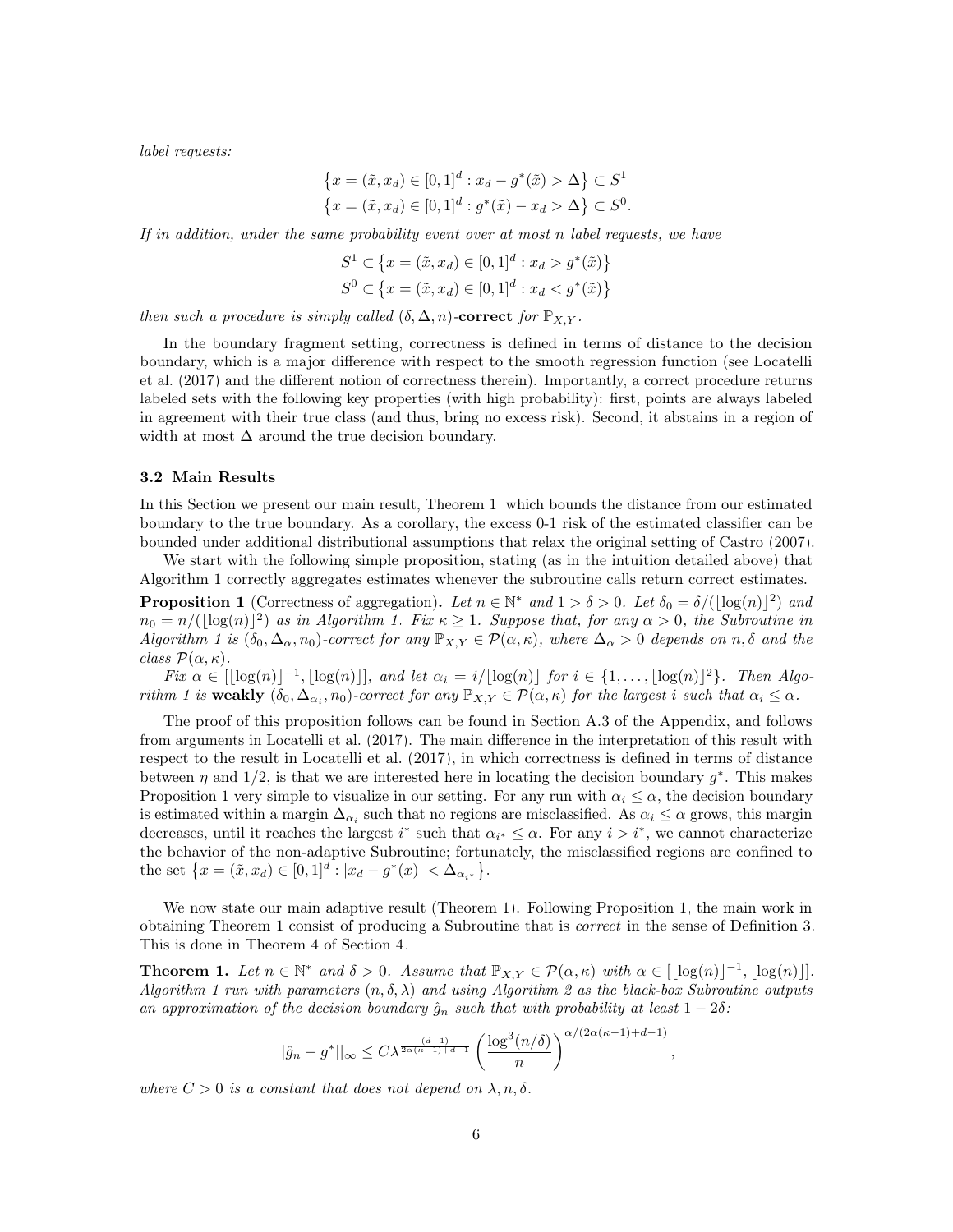The proof of this Theorem can be found in Section [A.3.](#page-19-0) By setting  $\delta = n^{-\log(n)/(d-1)}$  in Theo-rem [1,](#page-5-1) we also get a rate in expectation of order  $\tilde{O}(n^{-\alpha/(2\alpha(\kappa-1)+d-1)})$ , matching (up to logarithmic factors) the minimax lower bound derived in [Castro and Nowak](#page-12-0) [\(2007\)](#page-12-0).

So far, we have made no assumption on  $\mathbb{P}_X$ . In order to relate this bound on the distance between  $\hat{g}_n$  and  $g^*$  to a guarantee on the risk of the classifier  $\hat{f}_n$ , we now state a third assumption, which bounds the risk incurred by regions that are close to  $g^*$ .

<span id="page-6-0"></span>Assumption 3. There exists  $C > 0$ ,  $\Delta_0 > 0$  and  $\kappa' > 0$  such that  $\forall \Delta \in [0, \Delta_0]$ :

$$
\int_{x \in [0,1]^d : |x_d - g^*(\tilde{x})| \le \Delta} |1 - 2\eta(x)| d\mathbb{P}_X(x) \le C\Delta^{\kappa'}
$$

This assumption relaxes the setting introduced in [Castro and Nowak](#page-12-0) [\(2007\)](#page-12-0), as we will see in Example [1](#page-5-1) (in particular there,  $\kappa' = \kappa$  which can be strong). Assumption [3](#page-6-0) and Theorem 1 directly lead to the following corollary, which bounds the excess risk of the classifier with high probability.

<span id="page-6-1"></span>**Corollary [1](#page-5-1).** Under the assumptions of Theorem 1 and Assumption [3,](#page-6-0) for  $n \ge N = N(\alpha, \lambda, \kappa, \delta)$ , Algorithm [1](#page-4-1) run with  $(n, \delta, \lambda)$  outputs a classifier  $f_n$  such that with probability at least  $1-2\delta$  its excess risk is bounded as:

$$
\mathcal{E}(\hat{f}_n) \le C\lambda^{\frac{\kappa'(d-1)}{2\alpha(\kappa-1)+d-1}} \left(\frac{\log^3(n/\delta)}{n}\right)^{\alpha\kappa'/(2\alpha(\kappa-1)+d-1)}
$$

,

where  $C > 0$  is a constant that does not depend on  $\lambda, n, \delta$ .

From the corollary we see that larger values of  $\kappa'$  and lower values for  $\kappa$  improve the rate; this can be a source of tension under the restriction that  $\kappa' = \kappa$  as in the first example below. The first example below is the exact setting of [Castro and Nowak](#page-12-0) [\(2007\)](#page-12-0).

**Example 1** [\(Castro and Nowak](#page-12-0) [\(2007\)](#page-12-0)). Consider  $\mathbb{P}_X$  uniform over  $[0, 1]^d$  and  $\eta$  such that:

$$
c|x_d - g^*(\tilde{x})|^{\kappa - 1} \le \left| \eta(x) - \frac{1}{2} \right| \le C|x_d - g^*(\tilde{x})|^{\kappa - 1}.
$$

It is clear that Assumption [3](#page-6-0) is satisfied with  $\kappa' = \kappa$ . Under these assumptions, the minimax rate in expectation for the excess risk is of order  $\Omega(n^{-\alpha\kappa/(2\alpha(\kappa-1)+d-1)})$  as shown by [Castro and Nowak](#page-12-0) [\(2007\)](#page-12-0). Our procedure is the first adaptive and optimal (up to logarithmic factors) strategy in this setting. Notice that in this case, both low and large values of  $\kappa$  seem to improve the rate. In fact, for  $\alpha > (d-1)/2$  we get *fast rates* (below  $n^{-1/2}$ ) and lower values of  $\kappa$  improve the rate. On other hand, when  $\alpha \leq (d-1)/2$ , greater values of  $\kappa$  improve the rate. This tension comes from the fact that lower values of  $\kappa$  on the one hand make it easier to locate the decision boundary as there is a sharper jump close to  $g^*$ ; yet for large values of  $\kappa = \kappa'$ , misclassifying a large region close to the boundary bears less risk. Assumption [3](#page-6-0) decouples the effect of  $\kappa$  and  $\kappa'$ , which is evident in the following example.

**Example 2** (Hard and soft margin in  $\mathbb{P}_X$ ). Consider situations where  $\mathbb{P}_X$  has little or no mass near the decision boundary. First consider the extreme of no mass near the boundary (hards margin), i.e. there exists  $\Delta_0$  such that

$$
\mathbb{P}_X(x: |x_d - g^*(\tilde{x})| \le \Delta_0) = 0.
$$

In this case  $\kappa' = \infty$  in Assumption [3,](#page-6-0) and the classifier attains 0 error with high probability (equivalently, exponentially small error in expectation). More generally (soft-margin), Assumption [3](#page-6-0) holds if  $\mathbb{P}_X$  decreases sufficiently fast near the boundary: for instance, suppose we have  $\forall 0 < \Delta \leq \Delta_0$ ,

$$
\mathbb{P}_X(x: |x_d - g^*(\tilde{x})| \leq \Delta) \leq \Delta^{\kappa' - \kappa_0 + 1},
$$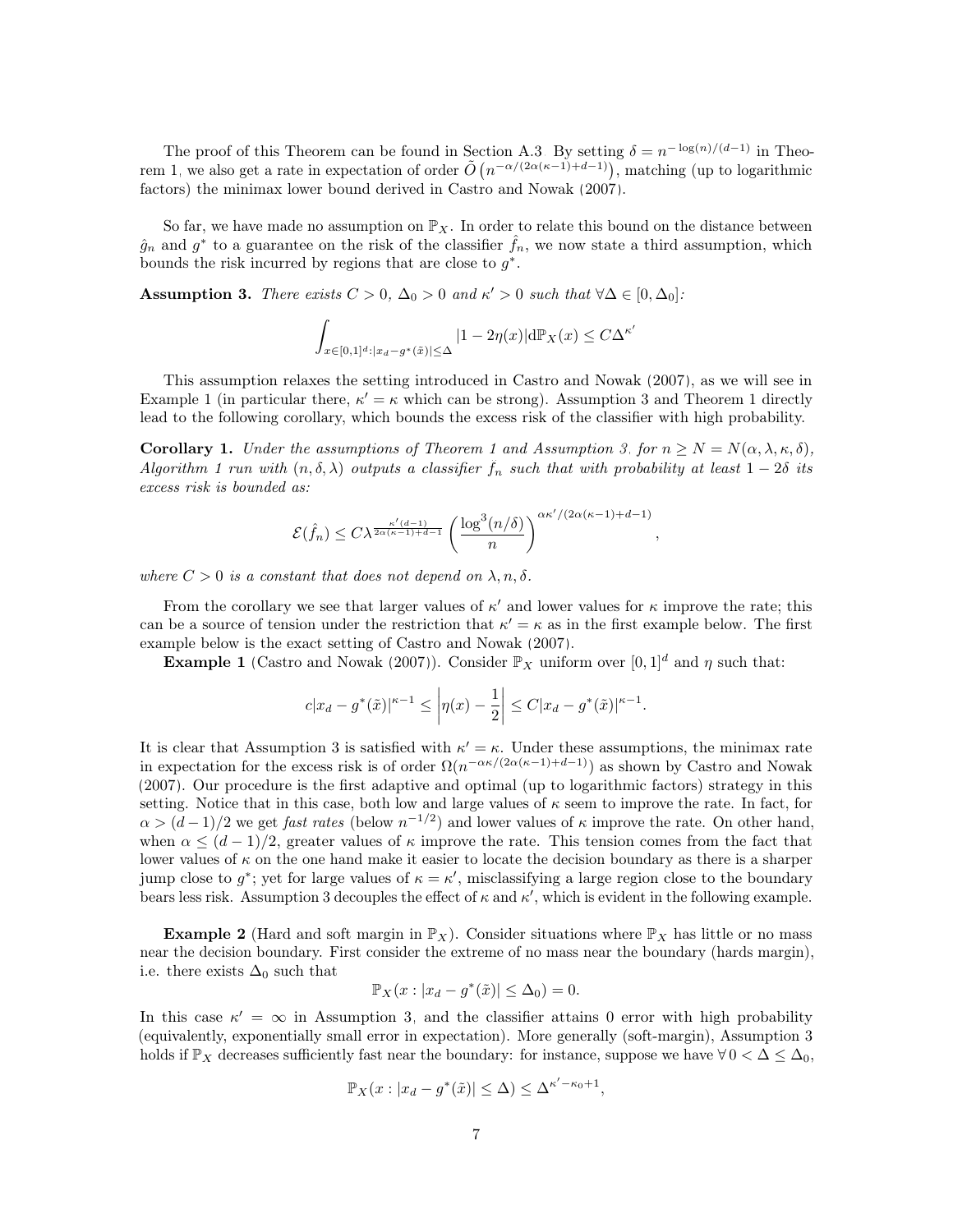where  $\kappa_0 \leq \kappa \wedge (\kappa' + 1)$  satisfies the upper-bound  $|\eta(x) - \frac{1}{2}| \leq c|x_d - g^*(\tilde{x})|^{\kappa_0 - 1}$ .

We complete this result with the following lower bound, which shows that the rate in Corollary [1](#page-6-1) is tight up to logarithmic factors, at least for  $\kappa' > \kappa - 1$ , and strictly faster than the passive rate under the same assumptions.

<span id="page-7-1"></span>**Theorem 2** (Active Lower Bound). Let  $\alpha > 0, \kappa > 1$  and  $\kappa' > \kappa - 1$ . Consider  $\mathcal{P}(\alpha, \kappa, \kappa')$  the subset of  $\mathcal{P}(\alpha,\kappa)$  such that Assumption [3](#page-6-0) is satisfied with  $\kappa'$ . For n large enough, any (possibly active) strategy  $A_n$  that collects at most n samples before returning a classifier  $f_n$  satisfies:

$$
\inf_{\mathcal{A}_n} \sup_{\mathbb{P}_{X,Y} \in \mathcal{P}(\alpha,\kappa,\kappa')} \mathbb{E}[\mathcal{E}(\widehat{f}_n)] \geq Cn^{-\alpha\kappa'/(2\alpha(\kappa-1)+d-1)},
$$

where  $C > 0$  does not depend on n and the expectation is taken with respect to both the samples collected by the strategy  $A_n$  and  $\mathbb{P}_{X,Y}$ .

Finally, we derive a lower bound in the passive setting, in terms of  $\kappa'$  (previous lower-bounds for related settings do not consider  $\kappa'$ , see for example [Tsybakov](#page-13-0) [\(2004\)](#page-13-0)). The lower-bound below highlights the gains in active learning, as the rate of Corollary [1](#page-6-1) and Theorem [2](#page-7-1) is strictly faster than the passive-learning lower-bound obtained below.

<span id="page-7-3"></span>**Theorem 3** (Passive Lower Bound). Under the Assumption of Theorem [2,](#page-7-1) for n large enough, any classifier  $f_n$  trained on at most n i.i.d. samples satisfies:

$$
\inf_{\widehat{f}_n} \sup_{\mathbb{P}_{X,Y} \in \mathcal{P}(\alpha,\kappa,\kappa')} \mathbb{E}[\mathcal{E}(\widehat{f}_n)] \geq Cn^{-\alpha\kappa'/(\alpha(\kappa+\kappa'-1)+d-1)},
$$

where  $C > 0$  does not depend on n.

For  $\kappa = \kappa'$ , the lower-bound recovers known rates for passive learning see e.g. [Tsybakov](#page-13-0) [\(2004\)](#page-13-0); [Castro](#page-12-8) [\(2007\)](#page-12-8).

The proofs of these Theorems can be found in the Section [A.4](#page-20-0) and [A.5](#page-24-0) of the Appendix. It is based on general information theoretic arguments (Fano's method) as exposed in a suitable form by [Tsybakov](#page-13-4) [\(2009\)](#page-13-4) and adapted to active learning by [Castro and Nowak](#page-12-0) [\(2007\)](#page-12-0). The geometric construction builds on lower-bound constructions in [Locatelli et al.](#page-12-9) [\(2017\)](#page-12-9) for the separate setting of smooth regression functions.

## <span id="page-7-0"></span>4. Analysis

#### 4.1 A  $\kappa$ -Adaptive Procedure for the Boundary Fragment Class

We now introduce an algorithm that is fully adaptive with respect to  $\kappa$  the noise parameter, and takes as input  $\alpha$ ,  $\lambda$  the smoothness parameters of the decision boundary such that  $g^* \in \Sigma(\lambda, \alpha)$ . The strategy uses as a subroutine another adaptive procedure that solves the unidimensional problem of finding a threshold  $x_d^*$  such that for  $\tilde{x} \in [0,1]^{d-1}$  fixed  $g^*(\tilde{x}) = x_d^*$ , we will refer to this univariate problem as the line-search problem in our context. In this section, we assume that we have access to a line-search procedure such that when it is called with a certain confidence  $\delta$  and precision  $\epsilon$ , it returns a threshold estimate T such that  $|T - x_d^*| \leq \epsilon$  with probability at least  $1 - \delta$  using at most  $\tilde{\mathcal{O}}(\epsilon^{-2(\kappa-1)})$  $\tilde{\mathcal{O}}(\epsilon^{-2(\kappa-1)})$  $\tilde{\mathcal{O}}(\epsilon^{-2(\kappa-1)})$  samples<sup>2</sup>. Such a procedure was proposed in the recent work of [Yan et al.](#page-13-1) [\(2016\)](#page-13-1). In their work, they use this procedure as a subroutine in the setting where one wants to estimate the boundary with a  $\hat{g}$  such that  $||\hat{g} - g^*|| \leq \epsilon$  with high probability. Assuming knowledge of the smoothness  $\alpha$  and given a target error  $\epsilon$ , they can guarantee a number  $n = n(\epsilon)$  of label requests optimal and adaptive in terms of unknown  $\kappa$ . Interestingly, given the goal of fixed target error  $\epsilon$ , the problem of adaptive cell size as exposed in Section [1](#page-0-0) seems to disappear: it's sufficient to partition

<span id="page-7-2"></span><sup>2.</sup> we use  $\tilde{\mathcal{O}}$  to hide logarithmic factors in  $\frac{1}{\delta}$  and  $\frac{1}{\epsilon}$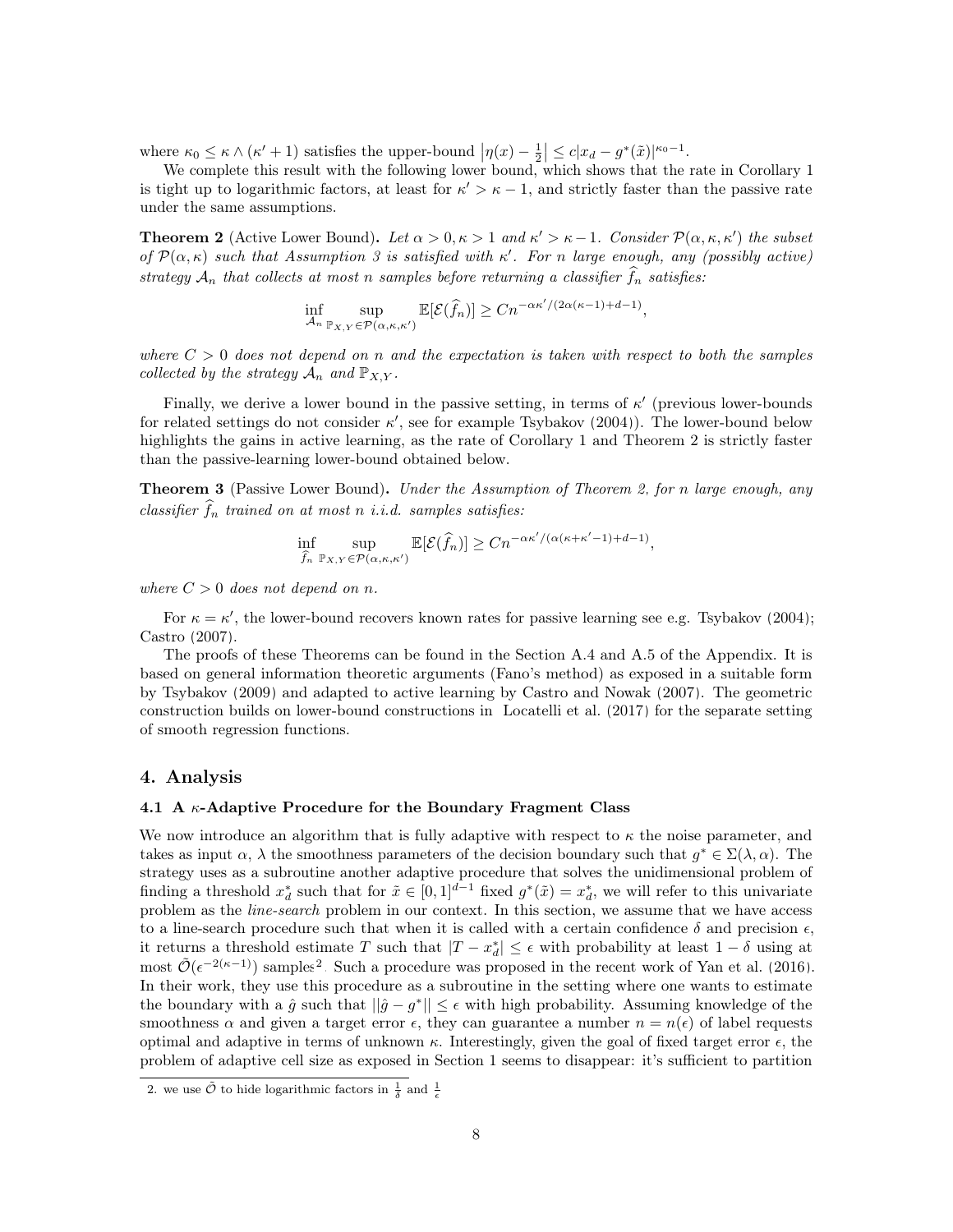$[0,1]^{d-1}$  into cells of size  $\epsilon^{1/\alpha}$ . The procedure they use is the same as the one exposed in [Castro and](#page-12-0) [Nowak](#page-12-0) [\(2007\)](#page-12-0), as both strategies rely on a discretization of  $[0,1]^{d-1}$ , launch a number of line-searches on a grid that covers the feature space, and then use the threshold estimates on this grid to construct a smooth approximation of the boundary such that  $||g^* - g^*|| \leq \epsilon$ . However, in our setting (and that of [Castro](#page-12-8) [\(2007\)](#page-12-8)) we instead fix a labeling budget n and aim to achieve an error  $\epsilon = \epsilon(n)$  adaptive to unknown  $\kappa$ ; in other words, to use the algorithmic strategy of [Yan et al.](#page-13-1) [\(2016\)](#page-13-1) we need knowledge of the optimal  $\epsilon$  (which depend on unknown  $\kappa$ ) in order to define an optimal partition cell size. Indeed, in this fixed budget setting, the strategy in [Castro and Nowak](#page-12-0) [\(2007\)](#page-12-0) uses both  $\kappa$  and  $\alpha$  to find the right step-size for the discretization which is of order  $\lfloor n^{-\alpha/(2\alpha(\kappa-1)+d-1)} \rfloor$ . Our strategy bypasses this issue by proceeding hierarchically over a dyadic partition of  $[0, 1]^{d-1}$ . Our stopping criterion for the line-search procedure only depends on  $\alpha$ ,  $\lambda$  and the cell size, and allows our procedure to fully adapt to  $\kappa$ . As a last step, we carefully select the regions to label – and hence the abstention region – so as to make the procedure correct in the sense of Definition [3.](#page-4-2)

### <span id="page-8-0"></span>Algorithm 2  $\kappa$ -adaptive procedure in d-dimension

Input:  $n, \delta, \lambda, \alpha$ Initialisation:  $l = 1, t = 0$ while  $\{t < n\}$  do  $M_l = \max(1, \lfloor \alpha \rfloor)2^l$  $\epsilon_l = \lambda 2^{-l\alpha}$  $\delta_l = \delta(\max(1, \lfloor \alpha \rfloor)2^{l(d+1)})^{-1}$ for each  $\tilde{a}$  in  $\{0, ..., M_l\}^{d-1}$  do Run Subroutine [3](#page-10-0) on the line  $\mathcal{L}_{\tilde{a}}$  with parameters  $\epsilon_l$ ,  $\delta_l$ Receive threshold estimate  $T_{l,\tilde{a}}$  and budget used  $N_{l,\tilde{a}}$ end for Compute total budget used at depth  $l: N_l = \sum_{\tilde{a}} N_{l, \tilde{a}}$  $t = t + N_l$  $l = l + 1$ end while  $l^* \doteq l - 1$  (final completed depth) Fit  $\alpha$ -degree tensor-product Lagrange polynomial approximation of boundary using  $(T_{l^*,a})_{\bar{a}}$  $b_{l^*} \doteq \lambda \lceil \alpha \rceil^{d \lceil \alpha \rceil} M_{l^*}^{-\alpha}$  (bias term)  $S^0 = \{x : x_d \leq \hat{P}(\tilde{x}) - 4b_{l^*}\}$  $S^1 \doteq \{x : x_d \ge \widehat{P}(\tilde{x}) + 4b_{l^*}\}\$ Output:  $S^y$  for  $y \in \{0, 1\}$ 

Our procedure, Algorithm [2,](#page-8-0) takes as input n the maximum sampling budget,  $\delta$  a confidence parameter, as well as  $\lambda$  and  $\alpha$  the smoothness parameters such that  $g^* \in \Sigma(\lambda, \alpha)$ . While we assume here that  $\lambda$  is known to the learner, it is sufficient to call the procedure with a known upper-bound on the true parameter. This follows from the nested nature of the smoothness we consider here, as we have  $\Sigma(\lambda, \alpha) \subset \Sigma(\lambda', \alpha)$  for any  $\lambda' \geq \lambda$ . Our analysis reveals that  $\lambda$  only has a multiplicative effect on the rate, therefore setting  $\lambda = \log(n)$  for n large enough only worsens the rate by a logarithmic factor. At each depth l, the algorithm launches  $(M_l + 1)^{d-1}$  line-searches with  $M_l = \max(1, \lfloor \alpha \rfloor)2^l$ , on a grid of step  $M_l^{-1}$ . Precisely, for each  $\tilde{a} \in \{0, ..., M_l\}^{d-1}$  it launches a line-search instance using Algorithm [3](#page-10-0) on the line segment  $\mathcal{L}_{\tilde{a}} \doteq \{ (M_l^{-1}\tilde{a}, x_d), x_d \in [0,1] \}$  with confidence parameter  $\delta_l = \delta(\max(1, \lfloor \alpha \rfloor) 2^{l(d+1)})^{-1}$  and precision  $\epsilon_l = \lambda 2^{-l\alpha}$ . Importantly, the precision with which the line-search procedure is called depends only on the step-size of the grid and the smoothness parameters  $\lambda$  and  $\alpha$ , and not on κ. Heuristically, the precision of the line-search need not be greater than the precision of the nonparametric approximation of degree  $|\alpha|$  of the boundary fit with the estimated thresholds on the grid of step size  $M_l^{-1}$ , which motivates our choice for  $\epsilon_l$ . After each run indexed by  $\tilde{a}$ , it receives the estimated threshold  $T_{l,\tilde{a}}$  and the budget used  $N_{l,\tilde{a}}$ . While the total budget used is less than the maximum allowed budget  $n$ , the discretization is refined and line-searches are initialized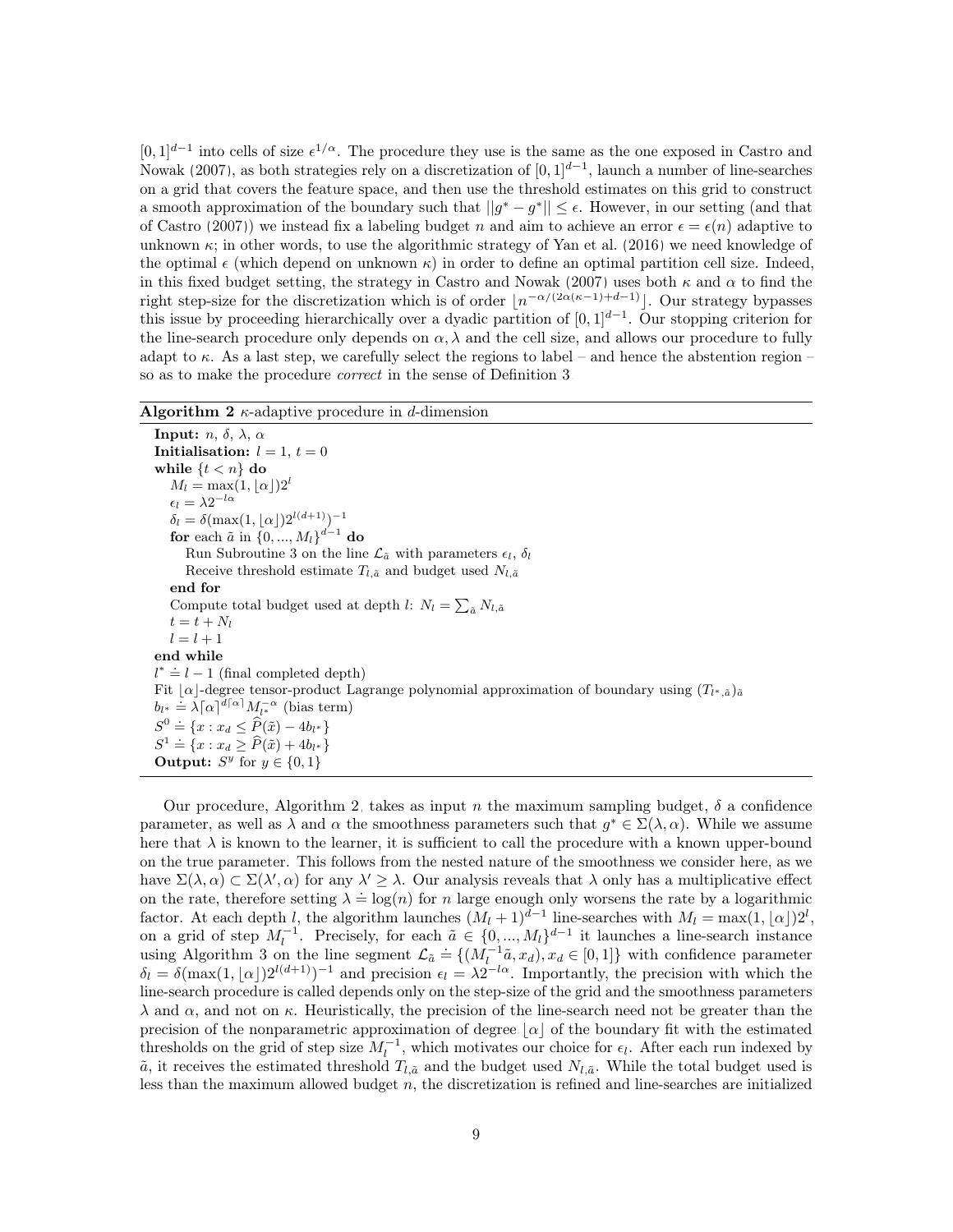with a higher precision parameter. Once the budget has run out, we use the estimated thresholds  $(T_{l^*,\tilde{a}})_{\tilde{a}}$  at the last depth  $l^*$  such that all the line-searches have terminated to construct a polynomial interpolation of degree  $|\alpha|$  of the boundary, as in the original strategy of [Castro and Nowak](#page-12-0) [\(2007\)](#page-12-0). In the case of  $\alpha \leq 1$ , we simply use in each cell a constant approximation that takes the value of the estimates  $(T_{l^*,\tilde{a}})_{\tilde{a}}$ , the details of which can be found in the proof of Theorem [4.](#page-9-0) In what follows, we assume  $\alpha > 1$  and describe the approximation method for higher order smoothness.

To that effect, we will use the tensor-product Lagrange polynomials as in [Castro and Nowak](#page-12-0) [\(2007\)](#page-12-0) on slightly larger cells, to ensure that the number of estimated thresholds (coming form the line-searches) in those cells is enough to fit a  $\alpha$ -degree polynomial approximation. Let  $\tilde{q} \in \{0, ..., \frac{M_{l^*}}{|\alpha|} - 1\}^{d-1}$  index the cells:

$$
I_{\tilde{q}} \doteq \Big[ \tilde{q}_1[\alpha] M_{l^*}^{-1}, (\tilde{q}_1 + 1)[\alpha] M_{l^*}^{-1} \Big] \times \ldots \times \Big[ \tilde{q}_{d-1}[\alpha] M_{l^*}^{-1}, (\tilde{q}_{d-1} + 1)[\alpha] M_{l^*}^{-1} \Big].
$$

These cells partition  $[0,1]^{d-1}$  entirely, as we have  $M_{l^*} = \lfloor \alpha \rfloor 2^{l^*}$ . We use the tensor-product Lagrange polynomial basis as in [Castro and Nowak](#page-12-0) [\(2007\)](#page-12-0), defined as follows:

$$
Q_{\tilde{q},\tilde{a}}(\tilde{x}) \doteq \prod_{i=1}^{d-1} \prod_{\substack{0 \le j \le \lfloor \alpha \rfloor \\ j \ne \tilde{a}_i - \lfloor \alpha \rfloor \tilde{q}_i}} \frac{\tilde{x}_i - M_{l^*}^{-1}(\lfloor \alpha \rfloor \tilde{q}_i + j)}{M_{l^*}^{-1}\tilde{a}_i - M_{l^*}^{-1}(\lfloor \alpha \rfloor \tilde{q}_i + j)}.
$$

Importantly, this polynomial basis has the following property  $\max_{\tilde{x} \in I_{\tilde{q}}} |Q_{\tilde{a},\tilde{q}}(\tilde{x})| \leq \lfloor \alpha \rfloor^{(d-1)\lfloor \alpha \rfloor}$ . We define the estimated polynomial interpolation of  $g^*$  for  $\tilde{x} \in I_{\tilde{q}}$ :

$$
\widehat{P}_{\tilde{q}}(\tilde{x}) \doteq \sum_{\substack{\tilde{a} \in \{0, \ldots, M_{l^*}\}^{d-1} \\ \tilde{a}: M_{l^*}^{-1} \tilde{a} \in I_{\tilde{q}}}} T_{l^*, \tilde{a}} Q_{\tilde{q}, \tilde{a}}(\tilde{x}).
$$

This polynomial interpolation scheme is such that for any  $\tilde{a} \in \{0, ..., M_{l^*}\}^{d-1}$  with  $M_{l^*}^{-1}\tilde{a} \in I_{\tilde{q}}$ , we have  $\widehat{P}_{\tilde{q}}(M_{l^*}^{-1}\tilde{a}) = T_{l^*,\tilde{a}}$  i.e. we can control exactly the value of the interpolation on the grid. We also define for the entire feature space:  $\hat{P}(\tilde{x}) = \sum_{\tilde{q}} \tilde{P}_{\tilde{q}}(\tilde{x}) \mathbf{1}\{\tilde{x} \in I_{\tilde{q}}\}$ . Finally, we define  $b_{l^*} = \lambda[\alpha]^{d[\alpha]} M_{l^*}^{-\alpha}$ <br>which is a *bias term* related to the interpolation method we use. Poin from the estimate  $\hat{P}$  of the boundary with respect to this bias term are then labeled by the algorithm, as we assign  $S^0 = \{x : x_d \le \hat{P}(\tilde{x}) - 4b_{l^*}\}$  and  $S^1 = \{x : x_d \ge \hat{P}(\tilde{x}) + 4b_{l^*}\}$  to the labels 0 and 1 respectively. This careful labeling is crucial for the Subroutine to have the desired properties to be used in the aggregation procedure.

The following theorem shows that Algorithm [2](#page-8-0) is an acceptable subroutine for the adaptive procedure, as it is correct in the sense of Definition [3.](#page-4-2)

<span id="page-9-0"></span>**Theorem 4.** Algorithm [2](#page-8-0) run on a problem in  $\mathcal{P}(\alpha,\kappa)$  with parameters  $n, \delta, \lambda, \alpha$  is  $(\delta, \Delta_n, n)$ -correct with  $\Delta_n$  such that:

$$
\Delta_n \leq 7 \lceil \alpha \rceil^{d \lceil \alpha \rceil} 2^{ \alpha} \lambda^{\frac{d-1}{2\alpha(\kappa-1)+d-1}} \Big(\frac{\log(n/\delta)}{c_1 n}\Big)^{\frac{\alpha}{2\alpha(\kappa-1)+d-1}},
$$

where  $c_1 = \frac{(\kappa - 1)c^2}{400(2\lceil \alpha \rceil)^{d-1} \alpha \log(1)}$  $\frac{(\kappa-1)c}{400(2\lceil\alpha\rceil)^{d-1}\alpha\log(1/c)\kappa 8^{2(\kappa-1)}}$ , and where c is the constant involved in Assumption [2.](#page-3-2)

The proof of this result can be found in the Appendix in Section [4.](#page-9-0)

## 4.2 Learning One-Dimensional Thresholds

In this section, we briefly describe the procedure (derived from recent advances in [Yan et al.](#page-13-1) [\(2016\)](#page-13-1)) whose objective is to actively find a threshold in the one dimensional problem (see [Castro and](#page-12-11) [Nowak](#page-12-11) [\(2006\)](#page-12-11); [Hanneke](#page-12-2) [\(2009\)](#page-12-2); [Ramdas and Singh](#page-13-2) [\(2013\)](#page-13-2)). This procedure, Algorithm [3](#page-10-0) is adaptive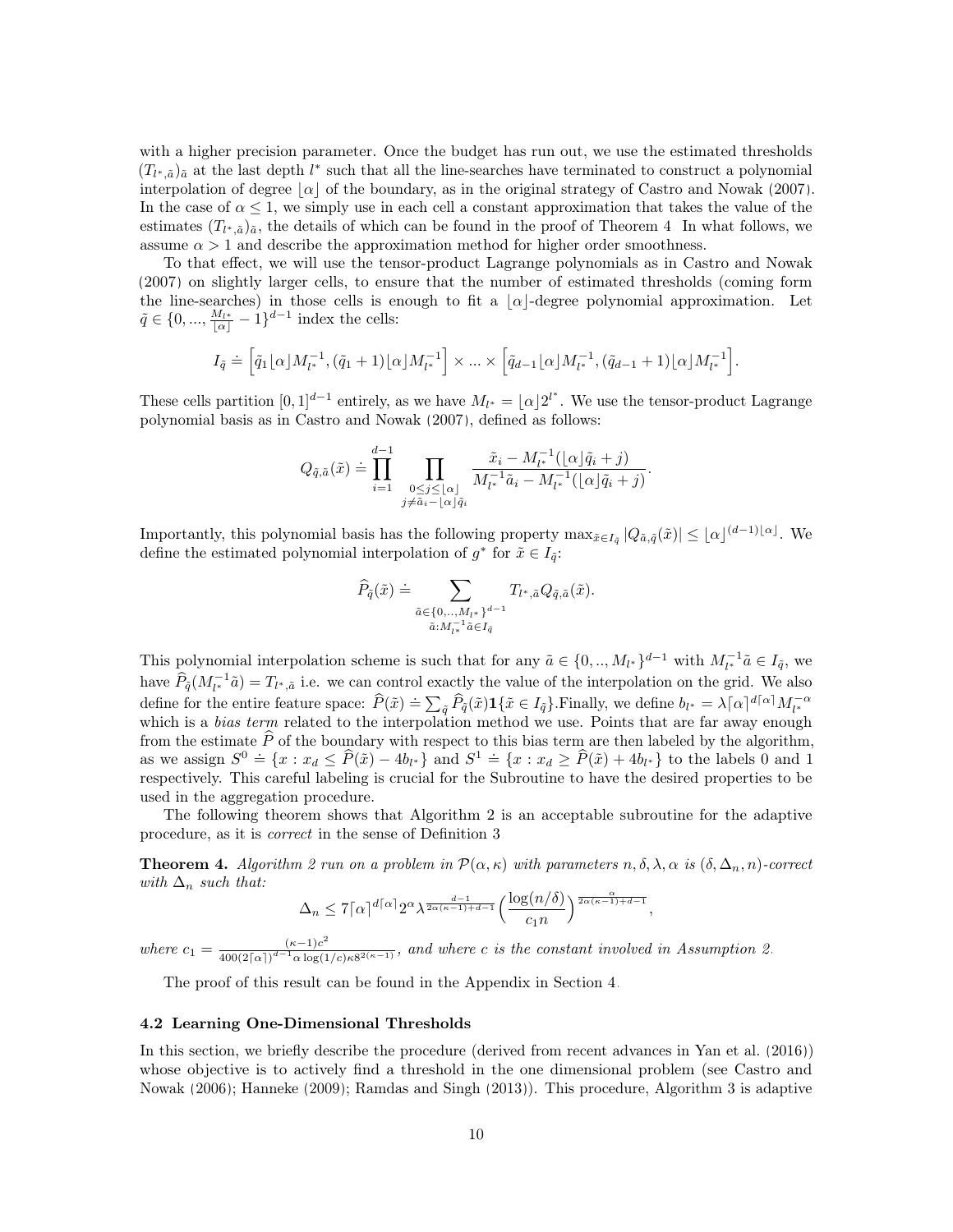with respect to  $\kappa$ , and is used as a Subroutine for the more involved d dimensional procedure. Fix  $\tilde{x} \in [0,1]^{d-1}$ , and assume that there exists  $g^*$  such that  $\eta$  satisfies Assumptions [1](#page-3-3) and [2.](#page-3-2) In the line-search problem, the goal is to find  $x^* = (\tilde{x}, x_d^*)$  such that  $g^*(\tilde{x}) = x_d^*$ , which is equivalent to finding  $x_d^*$  such that  $\eta(x^*) \geq 1/2$  and for any  $x_d < x_d^*$ ,  $\eta((\tilde{x}, x_d)) < 1/2$ . The objective of the Subroutine is to return an interval of length at most  $\epsilon$  such that the threshold  $x_d^*$  is contained in this interval with high-probability, using as few samples as possible.

<span id="page-10-0"></span>**Algorithm 3** Univariate  $\kappa$ -adaptive procedure (line-search) - [Yan et al.](#page-13-1) [\(2016\)](#page-13-1)

Input:  $\epsilon$ ,  $\delta$ Initialisation:  $[L_1, R_1] \leftarrow [0, 1], k = 0, N = 0, K = \lceil \log_2(\frac{1}{2\epsilon}) \rceil$ while  $\{k < K - 1\}$  do  $k \leftarrow k + 1, t_k = 0, \delta_k = \frac{\delta}{K2^k}$ <br>  $M_k \leftarrow \frac{L_k + R_k}{2}, U_k \leftarrow \frac{R_k - L_k}{4} + L_k, V_k \leftarrow \frac{R_k - L_k}{4} + M_k$ while true do  $t_k = t_k + 1; N = N + 3$ Request labels in  $M_k, U_k, V_k$ , receive  $Y_{t_k}(M_k), Y_{t_k}(U_k), Y_{t_k}(V_k)$ Estimate  $\eta$  for  $Z \in \{U_k, M_k, V_k\}$ :  $\widehat{\eta}_{t_k}(Z) = t_k^{-1} \sum_{i=1}^{t_k} Y_i(Z)$ if  $|\widehat{\eta}_{t_k}(M_k) - 1/2| \geq 2\sqrt{\frac{\log(t_k/\delta_k)}{2t_k}}$  then  $\inf_{\begin{subarray}{c} \text{if } P_{k} \ (M_{k}) > 1/2 \ \text{then} \end{subarray}}$  $[L_{k+1}, R_{k+1}] \leftarrow [L_k, M_k]$ ; break else  $[L_{k+1}, R_{k+1}] \leftarrow [M_k, R_k]$ ; break end if end if if  $\widehat{\eta}_{t_k}(V_k) - 1/2 \geq 2\sqrt{\frac{\log(t_k/\delta_k)}{2t_k}}$  and  $1/2 - \widehat{\eta}_{t_k}(U_k) \leq 2\sqrt{\frac{\log(t_k/\delta_k)}{2t_k}}$  then  $[L_{k+1}, R_{k+1}] \leftarrow [U_k, V_k]$ ; break end if end while end while **Output:**  $L_K$ ,  $R_K$ ,  $T_K = \frac{R_K - L_K}{2}$  (threshold estimate),  $N \le n$  (budget used)

This procedure is a natural adaptation of the famous bisection method for root-finding of deterministic monotone functions in one-dimension. In the deterministic setting, a simple strategy is to query the middle point of the active segment, and depending on the label returned by the query, continue the procedure with one of the two subintervals - effectively dividing by two the length of the active region with each epoch. In the stochastic setting, the intuition is similar, however, at epoch  $k$ , we query successively three active points - the three quartiles of the active segment  $[L_k, R_k]$ , until we know with a certain confidence  $\delta_k$  the label of some of these active points. This is done by comparing the empirical mean of the labels observed in each point, with the threshold  $1/2$  and a confidence term that depends on the number of times we have queried the active points. By stopping either when  $M_k$  or both  $U_k$  and  $V_k$  can be labeled confidently, this reduces the active segment's size by a factor of 2 at each epoch. The algorithm terminates when it reaches the depth  $K = \lceil \log_2(\frac{1}{2\epsilon}) \rceil$  and outputs a final threshold estimate  $T_K$  and N the total labeling budget used. The following theorem gives a bound on the number of samples required to return an interval of length at most  $\epsilon$  such that with high probability the true threshold  $x_d^*$  is in this interval.

<span id="page-10-1"></span>**Theorem 5.** Fix  $\tilde{x} \in [0,1]^{d-1}$  and let  $x_d^* = g^*(\tilde{x})$  and assume that  $g^*$  and  $\eta$  satisfy Assumption [2.](#page-3-2) Algorithm [3](#page-10-0) run with precision  $\epsilon$  and confidence  $\delta$  terminates with probability at least  $1 - \delta$  and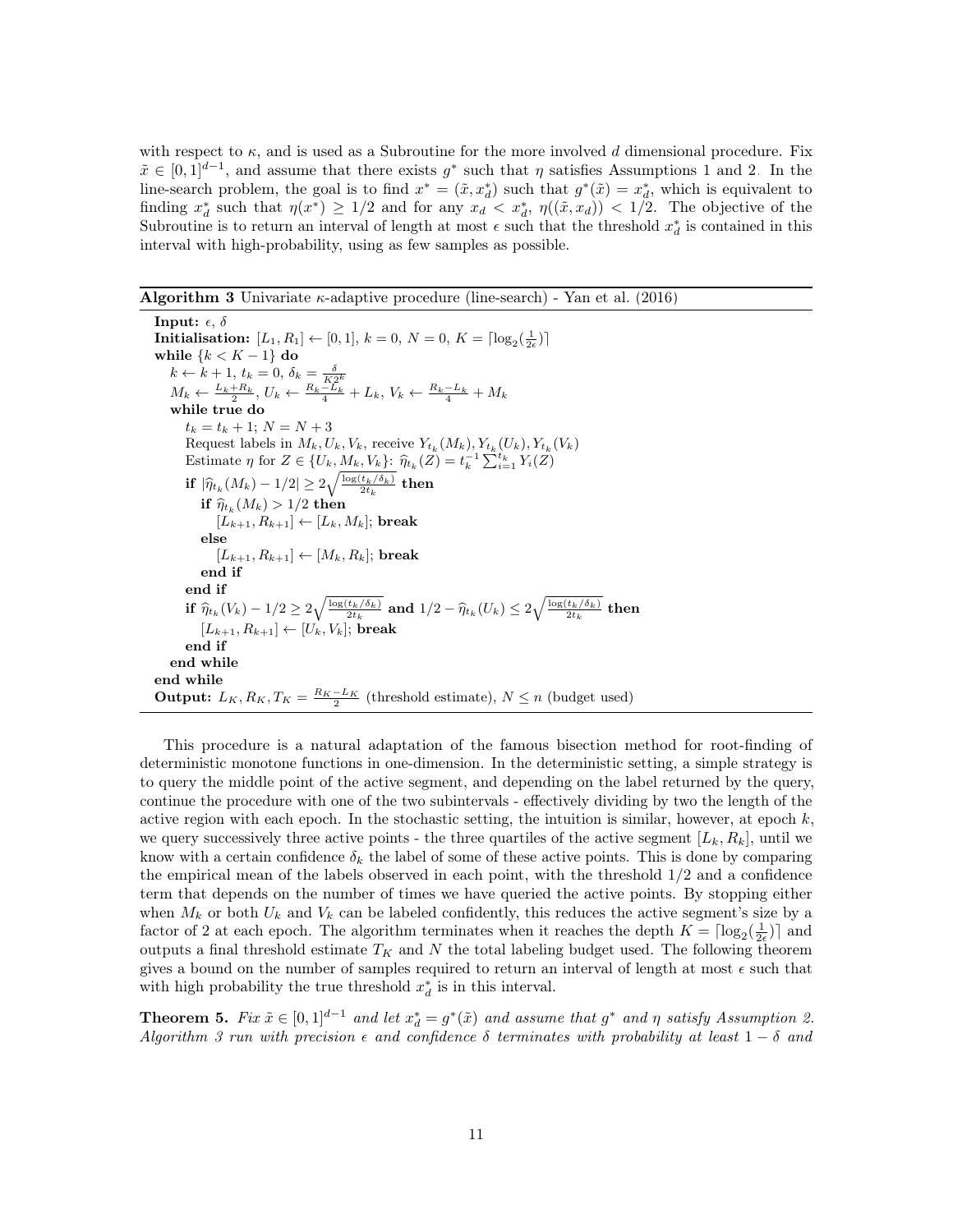returns a threshold estimate  $T_K$  such that  $|T_K - x_d^*| \leq \epsilon$  using at most N samples with

$$
N \le \begin{cases} 64\left(\log(\frac{1}{\delta}) + \log(\frac{1}{\epsilon})\right) \frac{\log(1/c)}{c^2} \log(\frac{1}{\epsilon}), & \text{if } \kappa = 1\\ 200\left(\log(\frac{1}{\delta}) + \log(\frac{1}{\epsilon})\right) \frac{\kappa \log(c^{-1}) 8^{2(\kappa - 1)}}{(\kappa - 1)c^2} \left((\frac{1}{\epsilon})^{2(\kappa - 1)} - 1\right), & \text{if } \kappa > 1, \end{cases}
$$

where c is the constant involved in Assumption [2.](#page-3-2)

#### 4.3 Remarks on the Procedures

Optimistic classification. Both Subroutines make optimistic guesses on the labels of the queried points. This is inspired from techniques in the bandit literature (in particular UCB strategies [Auer](#page-12-12) [et al.](#page-12-12)  $(2002)$ ). In the classification setting, the quantity of interest for a point x is how far this point is from the decision boundary  $g^*(x)$ , or how far  $\eta(x)$  is from 1/2. By using a confidence term, it is possible to determine with a certain confidence the label of x, or avoid making a potentially wrong guess. In our setting, this observation naturally leads to efficient algorithms that are able to find the decision boundary (up to a certain precision). These optimistic guesses are crucial to show the correctness property required by the aggregation strategy adapted from [Locatelli et al.](#page-12-9) [\(2017\)](#page-12-9).

Hierarchical zooming. In order to adapt to the noise parameter  $\kappa$ , we keep a hierarchical partitioning of the space which becomes more and more refined. This is related to ideas in the continuous bandit literature, in which the goal is to optimize an unknown function over the domain (see e.g. [Kleinberg et al.](#page-12-13) [\(2013\)](#page-12-13)). A similar idea was used in [Perchet et al.](#page-13-5) [\(2013\)](#page-13-5) in the contextual bandit setting and in [Locatelli et al.](#page-12-9) [\(2017\)](#page-12-9) for active learning, where it is shown that zooming strategies naturally adapt to a Tsybakov noise condition.

Improving sample efficiency. We now briefly explain how to modify our procedures to improve the sample efficiency of the adaptive meta-strategy. A key property of our Algorithm [2](#page-8-0) is its correctness as demonstrated by Theorem [4.](#page-9-0) However, our meta-procedure currently only harnesses this property as it aggregates the correct labels output by the different runs of Algorithm [2](#page-8-0) which are run independently from one another, leading to potentially wasteful exploration. Instead, Algorithm [2](#page-8-0) (run with smoothness parameter  $\alpha_{i+1}$ ) should only request new labels in points which are within the unlabeled region after the previous aggregation step of the meta-procedure. This can be done efficiently by modifying Subroutine [3](#page-10-0) such that it first queries whether the active points  $M_k, U_k, V_k$ at round k belong to the aggregated labeled sets  $s_i^y$  (for  $y \in \{0,1\}$ ) of the meta-procedure. If some these points have already been confidently labeled, this *correct* label can be re-used directly. Otherwise, the univariate Subroutine requests new labels. Similarly, sample efficiency can be improved within Algorithm [2](#page-8-0) itself, by fitting an  $\alpha_i$ -smooth boundary at the end of each round indexed by l, correctly labeling points on either side of this fitted boundary (with an abstention margin), and aggregating these correct labels (as in the meta-procedure) at each depth. Combined with the previous modification, this ensures that all the information acquired (in the form of correctly labeled sets) is re-used on-the-fly by the non-adaptive procedures. A final modification to improve sample efficiency is to use confidence intervals in Algorithm [3](#page-10-0) which exploit the parametric nature of the label distribution  $Y(X) \sim \text{Ber}(\eta(X))$  (see e.g. [Garivier and Cappé](#page-12-14) [\(2011\)](#page-12-14); [Kaufmann et al.](#page-12-15) [\(2015\)](#page-12-15)). Even though these changes would not improve the rate of convergence of the adaptive meta-procedure in our setting, they should greatly improve its sample efficiency.

## Conclusion

We presented in this work the first adaptive strategy for active learning in the boundary fragment setting, resolving a problem that was open since the formulation of this setting in [Castro and Nowak](#page-12-0) [\(2007\)](#page-12-0), as all known strategies required the knowledge of the characteristic parameters of the problem, which are in general out of reach for practitioners.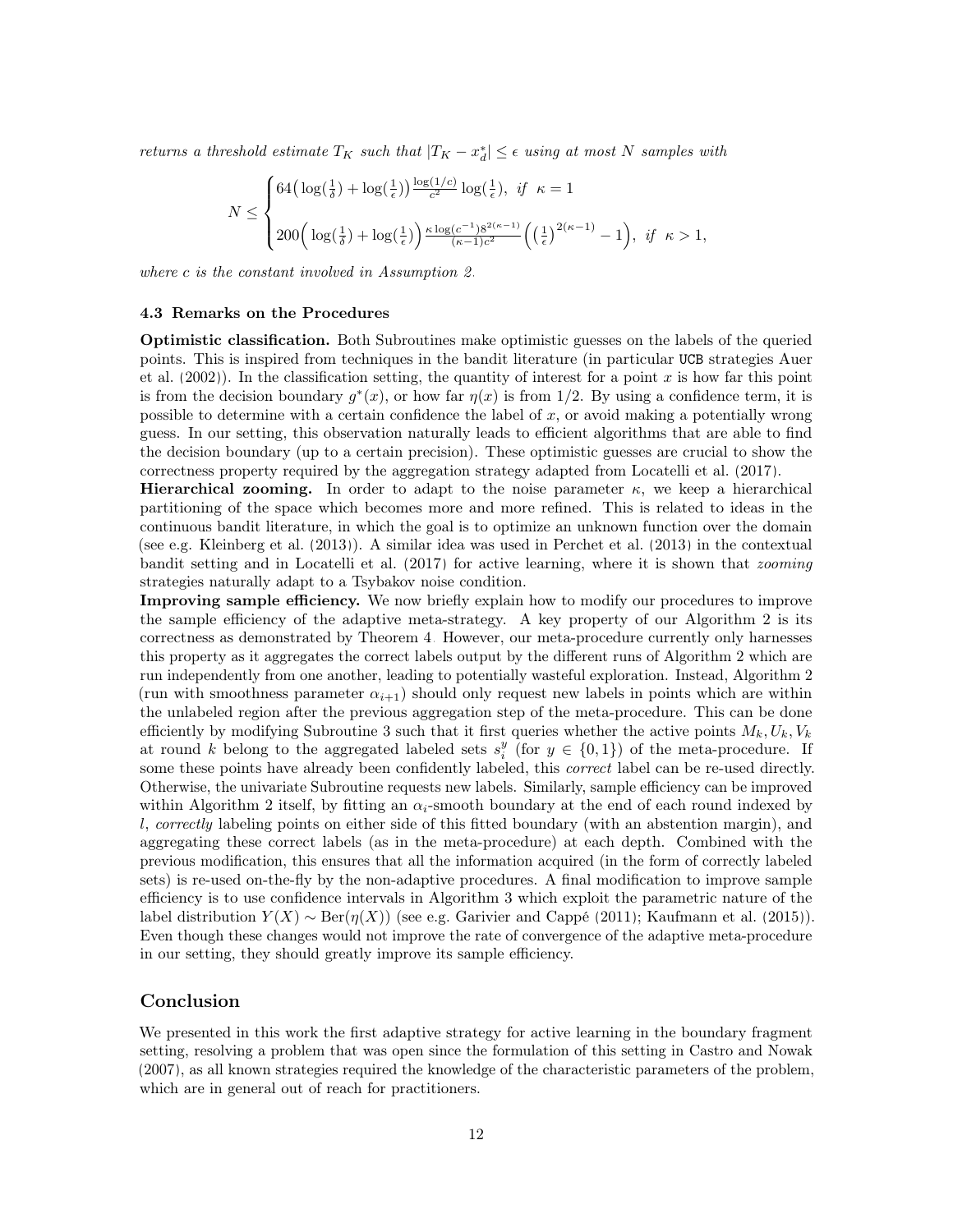Acknowledgement The work of A. Carpentier and A. Locatelli is supported by the DFG's Emmy Noether grant MuSyAD (CA 1488/1-1).

### References

- <span id="page-12-12"></span>Peter Auer, Nicolò Cesa-Bianchi, and Paul Fischer. Finite-time Analysis of the Multiarmed Bandit Problem. Mach. Learn., 47(2-3):235–256, May 2002. ISSN 0885-6125. doi: http://dx.doi.org/10. 1023/A:1013689704352. URL <http://dx.doi.org/10.1023/A:1013689704352>.
- <span id="page-12-5"></span>Maria-Florina Balcan, Alina Beygelzimer, and John Langford. Agnostic active learning. Journal of Computer and System Sciences, 75(1):78–89, 2009.
- <span id="page-12-8"></span>Rui M Castro. Active learning and adaptive sampling for non-parametric inference. PhD thesis, Citeseer, 2007.
- <span id="page-12-11"></span>Rui M Castro and Robert D Nowak. Minimax bounds for active learning. In 44th Annual Allerton Conference on Communication, Control, and Computing, Allerton 2006, 2006.
- <span id="page-12-0"></span>Rui M Castro and Robert D Nowak. Minimax bounds for active learning. In International Conference on Computational Learning Theory, pages 5–19. Springer, 2007.
- <span id="page-12-16"></span>Rui M Castro and Robert D Nowak. Minimax bounds for active learning. IEEE Transactions on Information Theory, 54(5):2339–2353, 2008.
- <span id="page-12-1"></span>Yoav Freund, H Sebastian Seung, Eli Shamir, and Naftali Tishby. Information, prediction, and query by committee. In Advances in neural information processing systems, pages 483–490, 1993.
- <span id="page-12-14"></span>Aurélien Garivier and Olivier Cappé. The {KL}-{UCB} algorithm for bounded stochastic bandits and beyond. In Proceedings of the 24th annual Conference On Learning Theory, COLT '11, 2011.
- <span id="page-12-2"></span>S. Hanneke. Adaptive rates of convergence in active learning. COLT, 2009.
- <span id="page-12-6"></span>Steve Hanneke. A bound on the label complexity of agnostic active learning. In Proceedings of the 24th international conference on Machine learning, pages 353–360. ACM, 2007.
- <span id="page-12-7"></span>Steve Hanneke et al. Rates of convergence in active learning. The Annals of Statistics, 39(1):333–361, 2011.
- <span id="page-12-15"></span>Emilie Kaufmann, Olivier Cappé, and Aurélien Garivier. On the complexity of best arm identification in multi-armed bandit models. Journal of Machine Learning Research, 2015.
- <span id="page-12-13"></span>Robert Kleinberg, Aleksandrs Slivkins, and Eli Upfal. Bandits and experts in metric spaces.  $arXiv$ preprint arXiv:1312.1277, 2013.
- <span id="page-12-3"></span>V. Koltchinskii. Rademacher complexities and bounding the excess risk of active learning. Journal of Machine Learning Research, 11:2457–2485, 2010.
- <span id="page-12-10"></span>Oleg V Lepski and VG Spokoiny. Optimal pointwise adaptive methods in nonparametric estimation. The Annals of Statistics, pages 2512–2546, 1997.
- <span id="page-12-9"></span>Andrea Locatelli, Alexandra Carpentier, and Samory Kpotufe. Adaptivity to noise parameters in nonparametric active learning. arXiv preprint arXiv:1703.05841, 2017.
- <span id="page-12-4"></span>Stanislav Minsker. Plug-in approach to active learning. Journal of Machine Learning Research, 13 (Jan):67–90, 2012.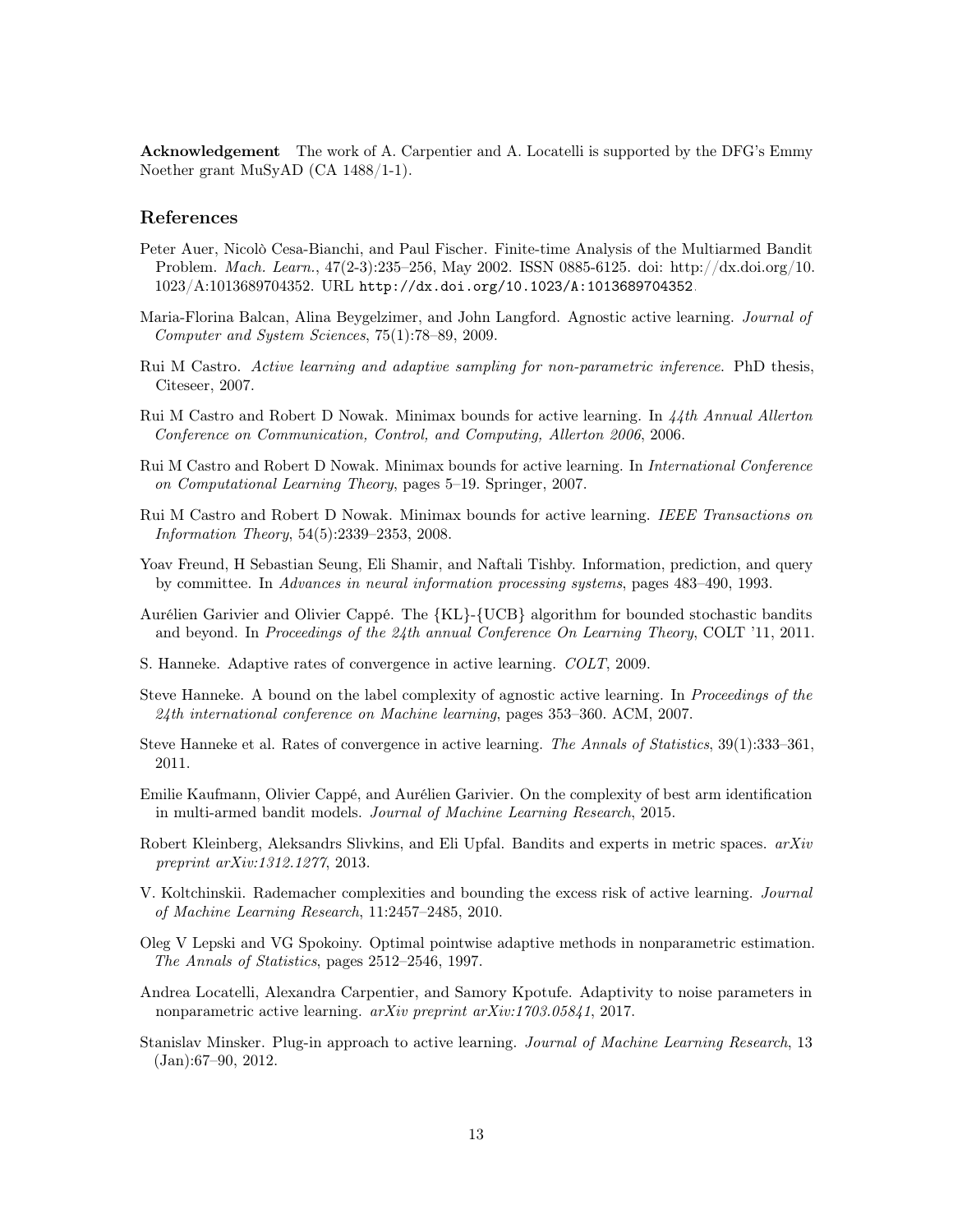- <span id="page-13-5"></span>Vianney Perchet, Philippe Rigollet, et al. The multi-armed bandit problem with covariates. The Annals of Statistics, 41(2):693–721, 2013.
- <span id="page-13-2"></span>Aaditya Ramdas and Aarti Singh. Algorithmic connections between active learning and stochastic convex optimization. Springer, 2013.
- <span id="page-13-4"></span>Alexandre Tsybakov. Introduction to nonparametric estimation. 2009.
- <span id="page-13-0"></span>Alexandre B Tsybakov. Optimal aggregation of classifiers in statistical learning. Annals of Statistics, pages 135–166, 2004.
- <span id="page-13-3"></span>Liwei Wang. Smoothness, disagreement coefficient, and the label complexity of agnostic active learning. Journal of Machine Learning Research, 12(Jul):2269–2292, 2011.
- <span id="page-13-1"></span>Songbai Yan, Kamalika Chaudhuri, and Tara Javidi. Active learning from imperfect labelers. In Advances in Neural Information Processing Systems, pages 2128–2136, 2016.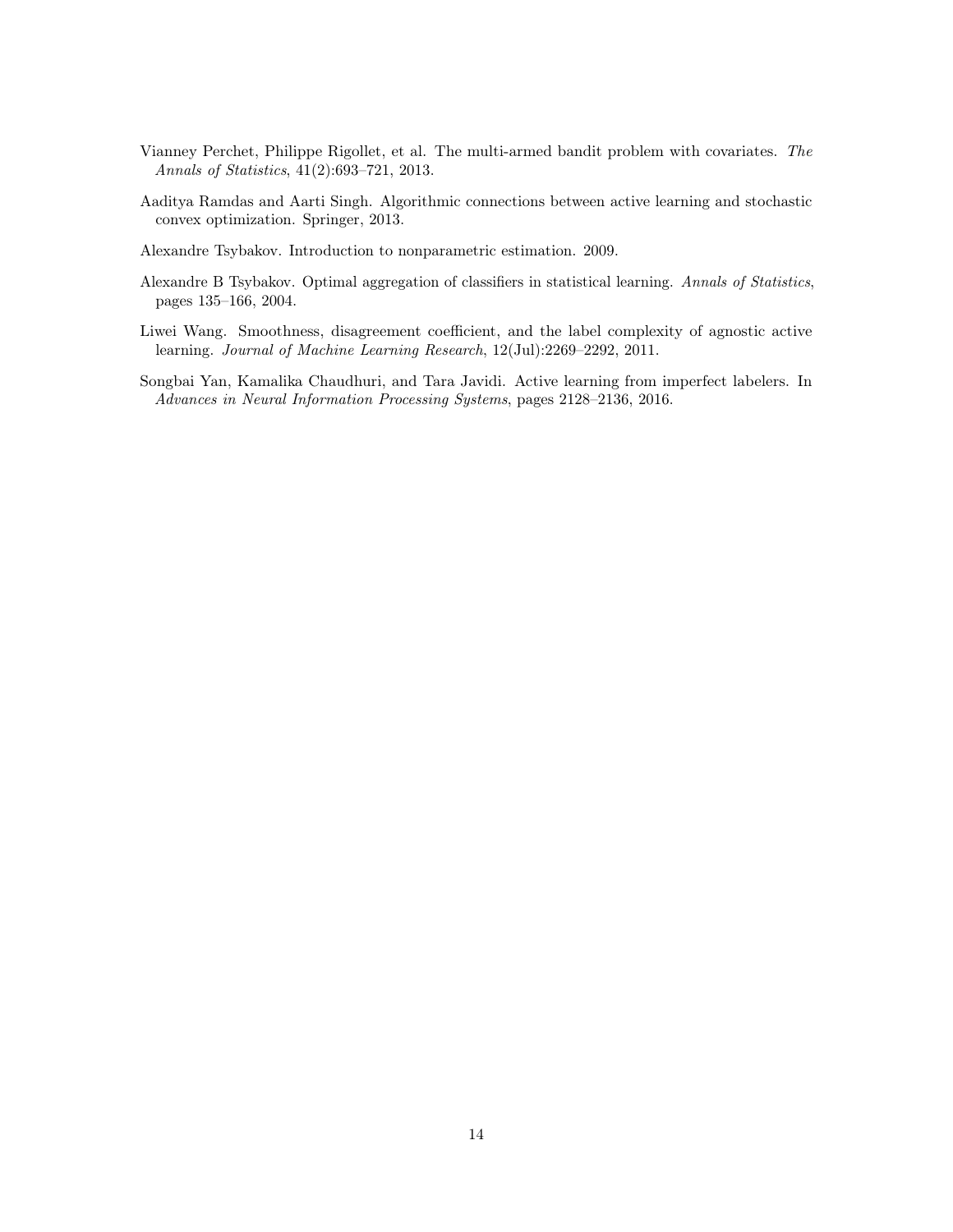## Appendix A. Proofs

## A.1 Proof of Theorem [5](#page-10-1)

*Proof.* Fix  $\tilde{x} \in [0,1]^{d-1}$ . In this proof, with a slight abuse of notation, we write  $\eta(Z) \doteq \eta((\tilde{x}, Z))$ . Our goal is to find the unique threshold  $x_d^* \in [0,1]$  such that we have for any  $x_d \geq x_d^*$ ,  $\eta((\tilde{x}, x_d)) \geq 1/2$ , and  $\eta((\tilde{x}, x_d)) < 1/2$  for any  $x_d < x_d^*$  where  $\eta$  is such that Assumption [2](#page-3-2) is satisfied for some  $\kappa \ge 1$ . We will first write the event under which all average estimates used by the algorithm concentrate around their means. For  $Z \in [0,1]$  sampled  $t \geq 1$  times by the algorithm with  $\hat{\eta}_t(Z) = \sum_{i=1}^t Y_t(Z)$ <br>where  $Y(Z)$  is the t the electronical substitution collected in  $(\tilde{x}, Z)$  consider the event: where  $Y_t(Z)$  is the t-th observation collected in  $(\tilde{x}, Z)$ , consider the event:

$$
|\widehat{\eta}_t(Z) - \eta(Z)| \le \sqrt{\frac{\log(1/\delta)}{2t}}.
$$

By Chernoff-Hoeffding, this event holds with probability at least  $1 - \delta$ . We denote  $G_k$  the dyadic grid of [0, 1] with step size  $2^{-k}$ , i.e.  $G_k = \{\frac{i}{2^k}, i \in \{1, ..., 2^k - 1\}\}$ . Note that there are  $2^k - 1$  points in  $G_k$ . Let  $K = \lceil \log_2(\frac{1}{2\epsilon}) \rceil$ ,  $\delta_k = \frac{\delta}{K2^{k+1}}$ . We define the event  $\xi$ :

$$
\xi \doteq \Big\{\forall t,k,i \quad s.t. \quad t \geq 1, k \leq K, Z_{i,k} \in G_k : |\widehat{\eta}_t(Z_{i,k}) - \eta(Z_{i,k})| \leq \sqrt{\frac{\log(\frac{t^2}{\delta_k})}{2t}}\Big\},\
$$

By a union bound, we have:

$$
\mathbb{P}(\bar{\xi}) \leq \sum_{k \leq K} \sum_{Z_{i,k} \in G_k} \sum_{t \geq 1} \frac{\delta_k}{t^2}
$$
  
 
$$
\leq \frac{\pi^2}{6} \sum_{k \leq K} \sum_{Z_{i,k} \in G_k} \frac{\delta}{K 2^{k+1}}
$$
  
 
$$
\leq \delta,
$$

where we use  $\sum_{t\geq 1} t^{-2} = \frac{\pi^2}{6} \leq 2$  and the definition of  $\delta_k$ . This shows that  $\mathbb{P}(\xi) \geq 1 - \delta$ . Assume that at the beginning of epoch k, we have  $\Delta_k = R_k - L_k = 2^{-k+1}$ , and  $R_k$  and  $L_k$  are such that  $x_d^* \in [L_k, R_k]$ . As the points  $U_k, M_k, V_k$  divide the interval  $[L_k, R_k]$  in four subintervals of equal length, and there exists a unique threshold  $x_d^* \in [L_k, R_k]$ , it implies that there is at most a single point  $Z \in \{U_k, M_k, V_k\}$  such that  $|Z - x_d^*| < \frac{\tilde{\Delta_k}}{8}$ . Consider the case  $|U_k - x_d^*| < \frac{\Delta_k}{8}$  - the other cases are handled similarly. We thus have  $|M_k - x^*| \ge \frac{\Delta_k}{8}$ . This implies by Assumption [2:](#page-3-2)

<span id="page-14-1"></span><span id="page-14-0"></span>
$$
|\eta(M_k) - \frac{1}{2}| \ge c \left(\frac{\Delta_k}{8}\right)^{\kappa - 1}.\tag{3}
$$

Without loss of generality, assume that  $\hat{\eta}_{t_k}(M_k) > 1/2$  when the epoch ends for the smallest  $t_k$  such that  $|\hat{\eta}_{t_k}(M_k) - 1/2| \ge 2\sqrt{\frac{\log(t_k/\delta_k)}{2t_k}}$  $\frac{t_k/\mathfrak{o}_k}{2t_k}$ . On  $\xi$ , we have:

$$
\eta(M_k) - \sqrt{\frac{\log(t_k/\delta_k)}{2t_k}} \le \widehat{\eta}_{t_k}(M_k) \le \eta(M_k) + \sqrt{\frac{\log(t_k/\delta_k)}{2t_k}}
$$
(4)

Epoch k ends as soon as  $\widehat{\eta}_{t_k}(M_k) - 1/2 \geq 2\sqrt{\frac{\log(t_k/\delta_k)}{2t_k}}$  $\frac{t_k/\delta_k}{2t_k}$ . Combining this condition with Equation [\(4\)](#page-14-0) brings on  $\xi$ :

$$
2\sqrt{\frac{\log(t_k/\delta_k)}{2t_k}} \leq \hat{\eta}_{t_k}(M_k) - 1/2
$$
  

$$
\leq \eta(M_k) - 1/2 + \sqrt{\frac{\log(t_k/\delta_k)}{2t_k}},
$$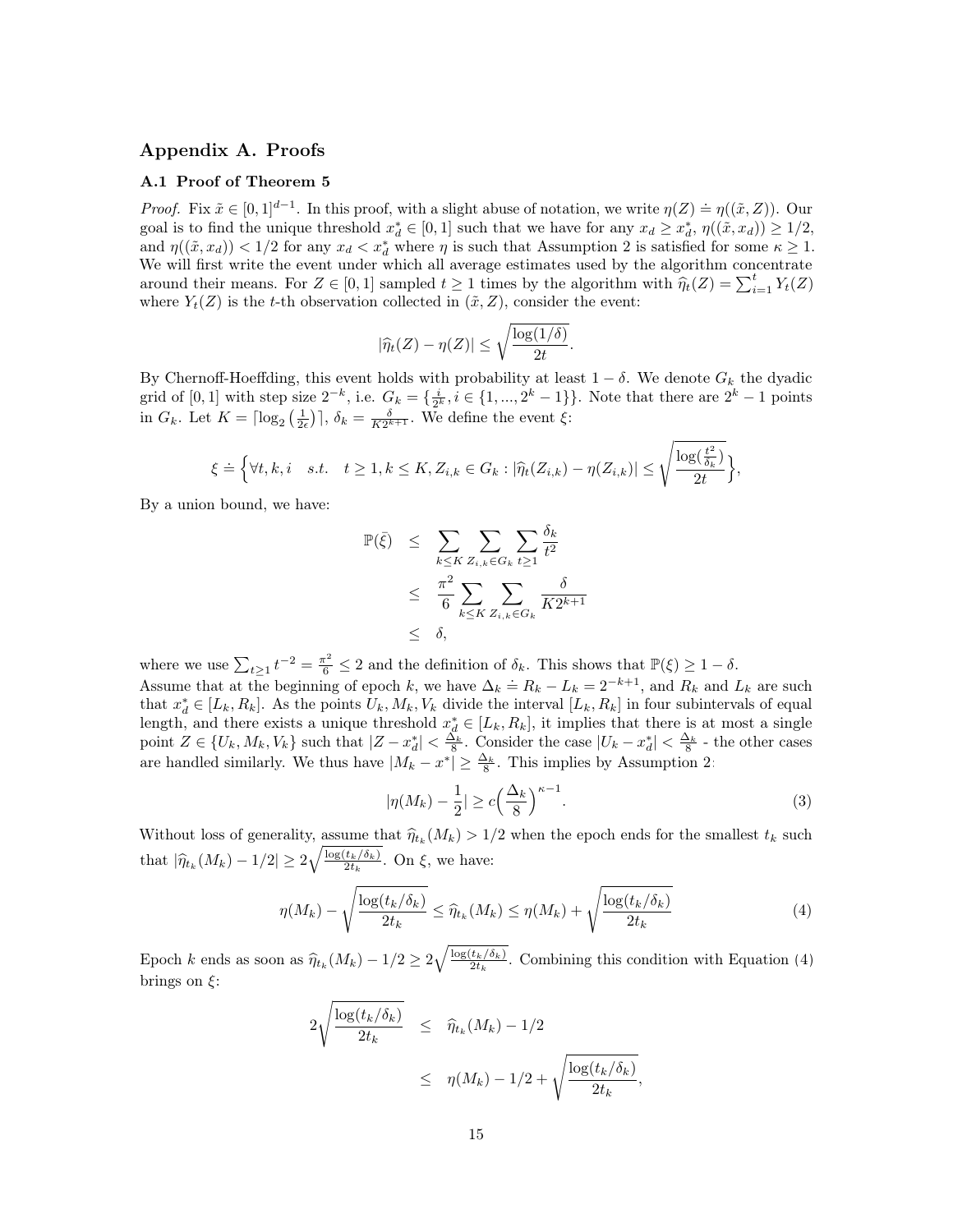which implies that  $\eta(M_k) \geq \sqrt{\frac{\log(t_k/\delta_k)}{2t_k}}$  $\frac{\tau_k/\sigma_k}{2t_k} + 1/2 > 1/2$ , and we have correctly labeled the point  $M_k$  i.e. on  $\xi$ ,  $\mathbb{1}\{\hat{\eta}_{t_k}(M_k) \geq 1/2\} = \mathbb{1}\{\eta(M_k) \geq 1/2\}$ . Equations [\(4\)](#page-14-0) and [\(3\)](#page-14-1) together yield that the epoch stops if  $t_k$  is such that:

<span id="page-15-0"></span>
$$
3\sqrt{\frac{\log(t_k/\delta_k)}{2t_k}} \le \eta(M_k) - 1/2,\tag{5}
$$

implying the following sufficient condition for epoch k to end:  $t_k \geq \frac{9 \log(t_k/\delta_k)}{2(\eta(M_k)-1/2)^2}$ . Thus, when the epoch ends we have at most:

$$
t_k \le \frac{5\log(t_k/\delta_k)}{\left(\eta(M_k) - 1/2\right)^2}.
$$

Denote for now  $u = (\eta(M_k) - 1/2) \leq 1/2$  as  $\eta$  is bounded in [0, 1] and assume that  $t_k \leq \frac{17 \log(1/(u^2 \delta_k))}{u^2}$ . Injecting this in Equation [\(5\)](#page-15-0) brings that the epoch ends if:

$$
t_k \geq \frac{5 \log(\frac{17 \log(1/(u^2 \delta_k))}{u^2 \delta_k})}{u^2}.
$$
\n
$$
(6)
$$

We now check that  $\frac{5 \log(17 \log(1/(u^2 \delta_k))/(u^2 \delta_k))}{u^2} \leq \frac{17 \log(1/(u^2 \delta_k))}{u^2}$ . This is true if  $5 \log(\log(1/(u^2 \delta_k)))$  +  $5\log(17) \leq 12\log(1/(u^2\delta_k))$ . As we have  $\delta_k \leq 1$  and  $u \leq 1/2$ , then  $w = 1/(u^2\delta_k) \geq 4$ , and one can easily check that  $5 \log(\log(w)) + 5 \log(17) \leq 12 \log(w)$  for any  $w \geq 4$ .

Using Equation [\(3\)](#page-14-1), we thus have the following upper-bound on  $t_k$ :

$$
t_k \leq \begin{cases} 17c^{-2} \log\left(\frac{1}{c^2 \delta_k}\right), \text{ if } \kappa = 1, \\ 17c^{-2} \log\left(\left(\frac{8}{\Delta_k}\right)^{2(\kappa - 1)} \frac{1}{c^2 \delta_k}\right) \left(8\Delta_k^{-1}\right)^{2(\kappa - 1)}, \text{ if } \kappa > 1. \end{cases}
$$

Similarly, we can show that on  $\xi$ , we make no mistake in the case  $\hat{\eta}_{t_k}(M_k) < 1/2$  when the epoch<br>as and obtain the same bound on  $t$ . Thus on  $\xi$  when epoch k ands, we have identified an interval stops, and obtain the same bound on  $t_k$ . Thus on  $\xi$  when epoch k ends, we have identified an interval  $[L_{k+1}, R_{k+1}]$  of size  $\frac{\Delta_k}{2}$  such that  $x^* \in [L_{k+1}, R_{k+1}]$ . By recurrence, this shows that on  $\xi$ , we have for any  $k \leq K$ ,  $x^* \in [L_k, R_k]$  and  $\Delta_k = 2^{-k+1}$ . We now bound the total budget required for all epochs  $k \leq K$  to end on  $\xi$ . When the algorithm terminates we have requested N labels with the following upper-bound on N for  $\kappa > 1$ :

<span id="page-15-1"></span>
$$
N = 3 \sum_{k=1}^{K} t_k
$$
  
\n
$$
\leq 51c^{-2} \sum_{k=1}^{K} \log \left( \left( \frac{8}{\Delta_k} \right)^{2(\kappa - 1)} \frac{1}{c^2 \delta_k} \right) \left( 8\Delta_k^{-1} \right)^{2(\kappa - 1)}
$$
  
\n
$$
\leq 51c^{-2} 8^{2(\kappa - 1)} \log \left( (8\Delta_K^{-1})^{2(\kappa - 1)} \frac{K2^{K+1}}{c^2 \delta} \right) \sum_{k=1}^{K} 2^{2k(\kappa - 1)}
$$
  
\n
$$
\leq 100c^{-2} 8^{2(\kappa - 1)} \kappa \log \left( \frac{\log_2(1/\epsilon)}{2 \delta} \right) \sum_{k=1}^{K} 2^{2k(\kappa - 1)}
$$
 (7)

$$
\leq 100c^{-2}8^{2(\kappa-1)}\kappa \log \left(\frac{\log_2(1/\epsilon)}{c^2 \delta \epsilon}\right) \sum_{k=1}^{\kappa} 2^{2k(\kappa-1)} \n\leq 100\kappa \log \left(\frac{\log_2(1/\epsilon)}{\epsilon \delta}\right) \log \left(\frac{1}{c}\right) c^{-2}8^{2(\kappa-1)}(\kappa-1)^{-1} (2^{2K(\kappa-1)}-1)
$$
\n(8)

$$
\leq 200 \left( \log(\frac{1}{\delta}) + \log(\frac{1}{\epsilon}) \right) \kappa \log \left( \frac{1}{c} \right) c^{-2} 8^{2(\kappa - 1)} (\kappa - 1)^{-1} \left( \left( \frac{1}{\epsilon} \right)^{2(\kappa - 1)} - 1 \right) \tag{9}
$$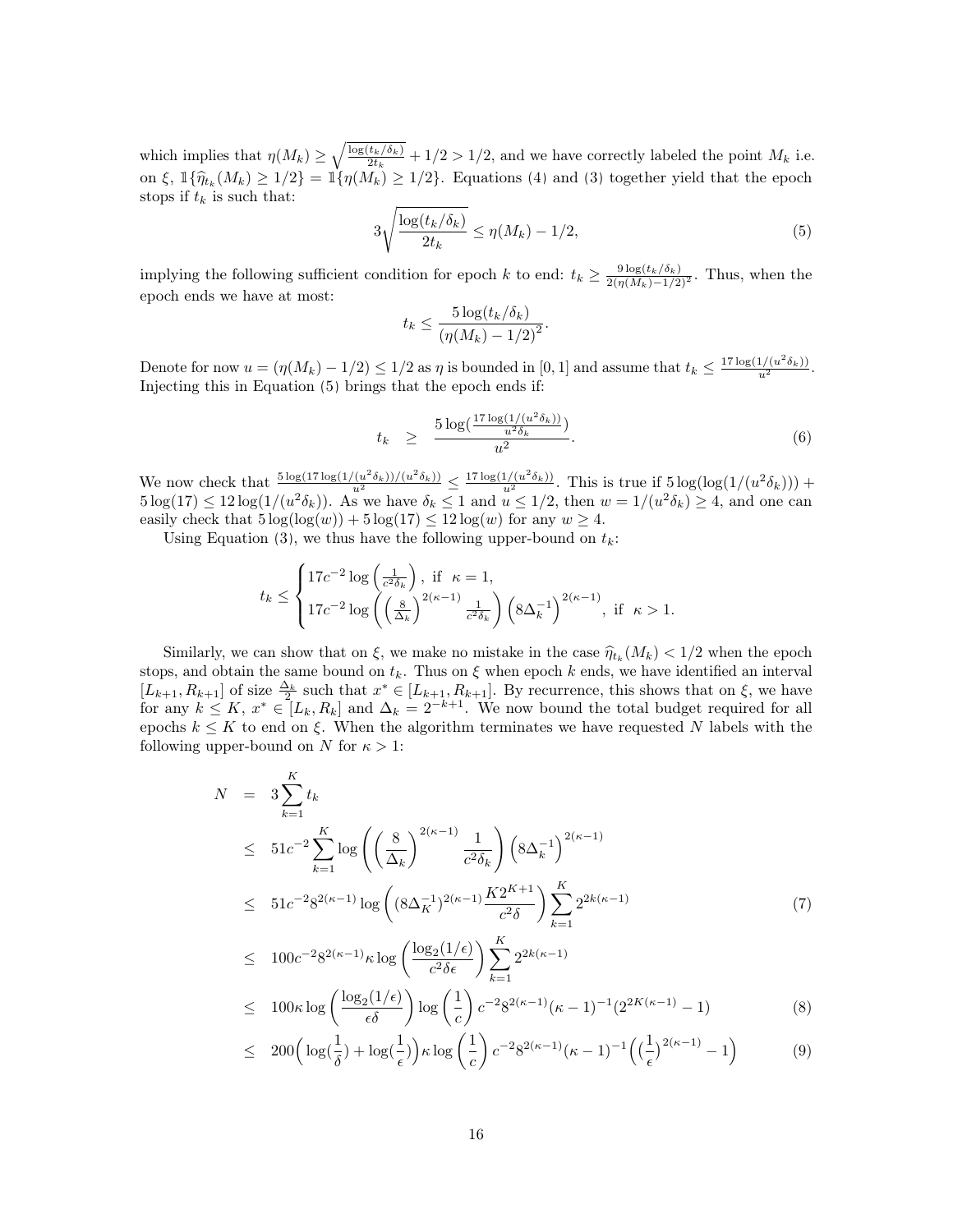and for  $\kappa = 1$ :

$$
N \le 16 \log(1/(c^2 \delta_K))c^{-2}K
$$
  
\n
$$
\le 64 \left(\log\left(\frac{1}{\delta}\right) + \log\left(\frac{1}{\epsilon}\right)\right) \log\left(\frac{1}{c}\right)c^{-2} \log\left(\frac{1}{\epsilon}\right).
$$
 (10)

#### A.2 Proof of Theorem [4](#page-9-0)

*Proof.* We first define the event  $\xi$  on which all the calls to the Subroutine [3](#page-10-0) are successful. Let  $\delta_l = \delta(\max(1, \lfloor \alpha \rfloor) 2^{l(d+1)})^{-1}.$ 

$$
\xi \doteq \Big\{\forall l \geq 1, \forall \tilde{a} \in \{0, ..., M_l\}^{d-1}, |T_{l, \tilde{a}} - g^*(M_l^{-1}\tilde{a})| \leq \epsilon_l \Big\},\
$$

At depth  $l \geq 1$ , we launch  $(M_l + 1)^{d-1} \leq \max(1, \lfloor \alpha \rfloor)2^{ld}$  line-search instances with confidence parameter  $\delta_l$  and precision  $\epsilon_l$ . Each run, indexed by  $\tilde{a} \in \{0, ..., M_l\}^{d-1}$  returns a correct threshold  $T_{l,\tilde{a}}$ parameter  $v_i$  and pression  $e_i$ . Each ran, masked by  $a \in \{0, ..., m_i\}$  recently a correct emergined  $r_{i,a}$  along the line segment  $\mathcal{L}_{\tilde{a}} = \{(M_i^{-1}\tilde{a}, x_d), x_d \in [0,1]\}$  such that  $|T_{i,\tilde{a}} - g^*(M_i^{-1}\tilde{a})| \le \epsilon_i$  with pro at least  $1 - \delta_l$  and using at most  $\mathcal{O}\left(\left(\log(1/\epsilon_l) + \log(1/\delta_l)\right)\epsilon_l^{-2(\kappa-1)}\right)$  $\binom{-2(\kappa-1)}{l}$  samples (see Theorem [5\)](#page-10-1).

By a union bound, we have  $\mathbb{P}(\bar{\xi}) \leq \delta \sum_{l \geq 1} 2^{-l} \leq 2\delta$ , which implies that  $\mathbb{P}(\xi) \geq 1 - 2\delta$ .

At depth *l*, the algorithm performs  $(\max(1, |\alpha|)2^{l} + 1)^{d-1} \leq (2\lceil \alpha \rceil)^{d-1} 2^{l(d-1)}$  line-searches. By Equation [\(8\)](#page-15-1) in the proof of Theorem [5,](#page-10-1) we can upper bound on  $\xi$  the total budget that Algorithm [2](#page-8-0) uses at depth *l*, with  $\epsilon_l = \lambda 2^{-\alpha l} \geq 2^{-\alpha l}$  as  $\lambda \geq 1$ :

$$
N_l \le (2\lceil \alpha \rceil)^{d-1} 2^{l(d-1)} \log(\frac{2^{l\alpha}}{\delta}) 200 \log(1/c) c^{-2} (8/\lambda)^{2(\kappa-1)} \frac{\kappa}{\kappa - 1} 2^{2l\alpha(\kappa - 1)} \tag{11}
$$

$$
\leq (2\lceil \alpha \rceil)^{d-1} 200 \log(1/c) c^{-2} (8/\lambda)^{2(\kappa-1)} \frac{\kappa}{\kappa - 1} \log(\frac{2^{l\alpha}}{\delta}) 2^{l(2\alpha(\kappa - 1) + d - 1)} \tag{12}
$$

We are now ready to bound the minimal depth  $l^*$  reached by the algorithm. We also upper-bound naively  $l^*$  by  $log_2(n)$ , as the budget is insufficient to query all cells once at this depth for  $d \geq 2$ . We bound the number of samples required to reach depth  $l^*$  on  $\xi$ :

$$
\sum_{l=1}^{l^*} N_l \leq \sum_{l=1}^{l^*} (2\lceil \alpha \rceil)^{d-1} \log(\frac{2^{l\alpha}}{\delta}) 200 \log(1/c) c^{-2} (8/\lambda)^{2(\kappa-1)} \frac{\kappa}{\kappa-1} 2^{l(2\alpha(\kappa-1)+d-1)}
$$
  

$$
\leq 200 (2\lceil \alpha \rceil)^{d-1} \log(1/c) c^{-2} (8/\lambda)^{2(\kappa-1)} \frac{\kappa}{\kappa-1} \log\left(\frac{2^{l^*\alpha}}{\delta}\right) \sum_{l=1}^{l^*} 2^{l(2\alpha(\kappa-1)+d-1)}
$$
  

$$
\leq 400 (2\lceil \alpha \rceil)^{d-1} \log(1/c) c^{-2} (8/\lambda)^{2(\kappa-1)} \frac{\kappa \alpha}{\kappa-1} \log\left(\frac{n}{\delta}\right) 2^{l^*(2\alpha(\kappa-1)+d-1)}.
$$
 (13)

As the algorithm is limited by a maximum budget of n samples, the depth reached on  $\xi$  is lowerbounded by the biggest  $l^*$  such that:

$$
2^{l^*(2\alpha(\kappa-1)+d-1)} \leq \frac{(\kappa-1)c^2\lambda^{2(\kappa-1)}}{400(2\lceil\alpha\rceil)^{d-1}\alpha\log(1/c)\kappa 8^{2(\kappa-1)}}\left(\frac{n}{\log(n/\delta)}\right),
$$

which implies that a minimum depth:

$$
l^* \ge \frac{1}{2\alpha(\kappa - 1) + d - 1} \log_2\left(\frac{(\kappa - 1)c^2 \lambda^{2(\kappa - 1)}}{400 (2\lceil \alpha \rceil)^{d - 1} \alpha \log(1/c) \kappa 8^{2(\kappa - 1)}} \left(\frac{n}{\log(n/\delta)}\right)\right) - 1\tag{14}
$$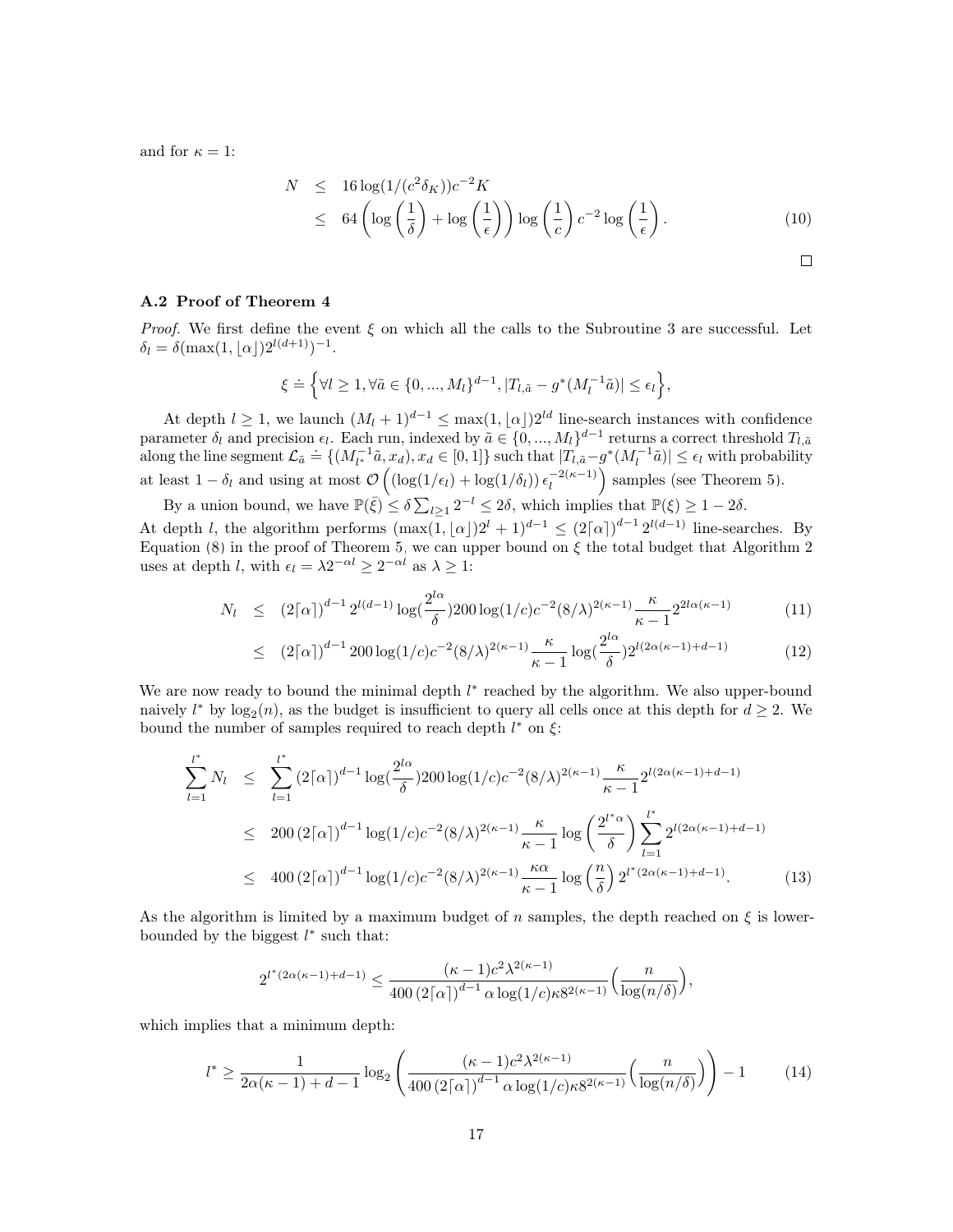is reached by the algorithm on  $\xi$ . Let  $c_1 = \frac{(\kappa - 1)c^2}{400(2\log 1)d - 1 \alpha \log 1}$  $\frac{(\kappa-1)c}{400(2\lceil\alpha\rceil)^{d-1}\alpha\log(1/c)\kappa 8^{2(\kappa-1)}}.$ Let  $\tilde{a} \in \{0, ..., M_{l^*}\}^{d-1}$ . On  $\xi$ , we have:

$$
|T_{l^*,\tilde{a}}-g^*(M_{l^*}^{-1}\tilde{a})|\leq \lambda \left(\frac{M_{l^*}}{\max(1,\lfloor\alpha\rfloor)}\right)^{-\alpha}
$$

Note that  $M_{l^*}$  is a quantity accessible to the algorithm to construct the confidence bands for the estimation of the boundary, as it is simply the step size of the last completed epoch. In what follows, we will consider the threshold estimates  $(T_{l^*,\tilde{a}})_{\tilde{a}}$  and construct a polynomial approximation of the boundary.

**Case 1:**  $\alpha > 1$ . As in [Castro and Nowak](#page-12-0) [\(2007\)](#page-12-0), we make use of the tensor-product Lagrange polynomials. Let  $\tilde{q} \in \{0, ..., \frac{M_{l^*}}{|\alpha|} - 1\}^{d-1}$  index the cells:

$$
I_{\tilde{q}} \doteq \Big[ \tilde{q}_1 \lfloor \alpha \rfloor M_{l^*}^{-1}, (\tilde{q}_1 + 1) \lfloor \alpha \rfloor M_{l^*}^{-1} \Big] \times \ldots \times \Big[ \tilde{q}_{d-1} \lfloor \alpha \rfloor M_{l^*}^{-1}, (\tilde{q}_{d-1} + 1) \lfloor \alpha \rfloor M_{l^*}^{-1} \Big].
$$

These cells partition  $[0,1]^{d-1}$  entirely, as we have  $M_{l^*} = \lfloor \alpha \rfloor 2^{l^*}$ . The tensor-product Lagrange polynomials are defined as follows:

$$
Q_{\tilde{q},\tilde{a}}(\tilde{x}) \doteq \prod_{i=1}^{d-1} \prod_{\substack{0 \le j \le \lfloor \alpha \rfloor \\ j \neq \tilde{a}_i - \lfloor \alpha \rfloor \tilde{q}_i}} \frac{\tilde{x}_i - M_{l^*}^{-1}(\lfloor \alpha \rfloor \tilde{q}_i + j)}{M_{l^*}^{-1}\tilde{a}_i - M_{l^*}^{-1}(\lfloor \alpha \rfloor \tilde{q}_i + j)}.
$$

It is easily shown that [\(Castro and Nowak](#page-12-0) [\(2007\)](#page-12-0); [Castro](#page-12-8) [\(2007\)](#page-12-8)):

<span id="page-17-0"></span>
$$
\max_{\tilde{x}\in I_{\tilde{q}}}|Q_{\tilde{a},\tilde{q}}(\tilde{x})| \leq \lfloor \alpha \rfloor^{(d-1)\lfloor \alpha \rfloor}.
$$
\n(15)

The tensor-product Lagrange polynomial interpolation of  $g^*$  for  $\tilde{x} \in I_{\tilde{q}}$  is:

$$
P_{\tilde{q}}(\tilde{x}) = \sum_{\tilde{a}: M_{l^*}^{-1} \tilde{a} \in I_{\tilde{q}}} g^*(M_{l^*}^{-1} \tilde{a}) Q_{\tilde{q}, \tilde{a}}(\tilde{x})
$$
(16)

and we define the polynomial interpolation of  $g^*$  for  $\tilde{x} \in I_{\tilde{q}}$ :

$$
\widehat{P}_{\tilde{q}}(\tilde{x}) = \sum_{\tilde{a}: M_{l^*}^{-1} \tilde{a} \in I_{\tilde{q}}} T_{l^*, \tilde{a}} Q_{\tilde{q}, \tilde{a}}(\tilde{x}). \tag{17}
$$

On  $\xi$ , since  $\epsilon_{l^*} = \left(\frac{M_{l^*}}{|\alpha|}\right)^{-\alpha}$ :

<span id="page-17-2"></span>
$$
|T_{l^*,\tilde{a}} - g^*(M_{l^*}^{-1}\tilde{a})| \le \lambda \left(\frac{M_{l^*}}{\lfloor \alpha \rfloor}\right)^{-\alpha}.\tag{18}
$$

For any  $\tilde{x} \in I_{\tilde{q}}$ , the previous equation brings on  $\xi$ :

<span id="page-17-1"></span>
$$
|\widehat{P}_{\tilde{q}}(\tilde{x}) - P_{\tilde{q}}(\tilde{x})| = \left| \sum_{\tilde{a}: M_{l^*}^{-1} \tilde{a} \in I_{\tilde{q}}} \left( T_{l^*,\tilde{a}} - g^*(M_{l^*}^{-1} \tilde{a}) \right) Q_{\tilde{q},\tilde{a}}(\tilde{x}) \right|
$$
  

$$
\leq \sum_{\tilde{a}: M_{l^*}^{-1} \tilde{a} \in I_{\tilde{q}}} \lambda \left( \frac{M_{l^*}}{|\alpha|} \right)^{-\alpha} |Q_{\tilde{q},\tilde{a}}(\tilde{x})|
$$
  

$$
\leq \sum_{\tilde{a}: M_{l^*}^{-1} \tilde{a} \in I_{\tilde{q}}} \lambda \left( \frac{M_{l^*}}{|\alpha|} \right)^{-\alpha} |\alpha|^{(d-1)|\alpha|}
$$
  

$$
\leq |\alpha|^{d-1} |\alpha|^{(d-1)|\alpha|} |\alpha|^\alpha \lambda M_{l^*}^{-\alpha}
$$
  

$$
\leq |\alpha|^{d|\alpha|} \lambda M_{l^*}^{-\alpha}, \qquad (19)
$$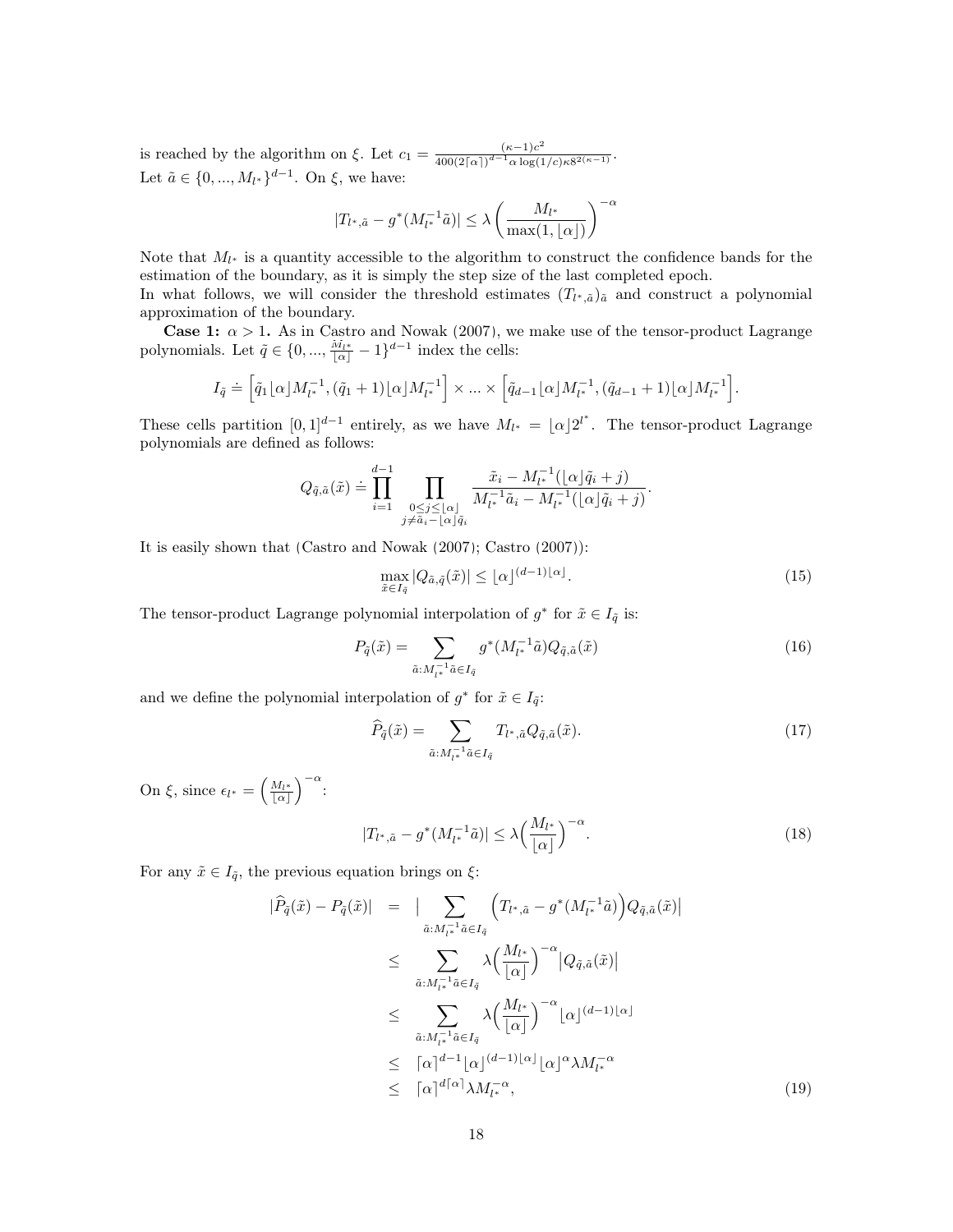where we use Equation [\(15\)](#page-17-0) in line 4, and upper-bound the number of terms in the sum by  $\lceil \alpha \rceil^{d-1}$ . We now turn our attention to the approximation properties of  $P_{\tilde{q}}$  with respect to  $g^*$ , which do not depend on  $\xi$ . For any  $\tilde{x} \in I_{\tilde{q}}$  and  $g^* \in \Sigma(\lambda, \alpha)$ , we have:

<span id="page-18-0"></span>
$$
|P_{\tilde{q}}(\tilde{x}) - g^*(\tilde{x})| = |P_{\tilde{q}}(\tilde{x}) - \text{TP}_{\tilde{q}[\alpha]M_{l^*}^{-1}}(\tilde{x}) + \text{TP}_{\tilde{q}[\alpha]M_{l^*}^{-1}}(\tilde{x}) - g^*(\tilde{x})|
$$
  
\n
$$
\leq |P_{\tilde{q}}(\tilde{x}) - \text{TP}_{\tilde{q}[\alpha]M_{l^*}^{-1}}(\tilde{x})| + |\text{TP}_{\tilde{q}[\alpha]M_{l^*}^{-1}}(\tilde{x}) - g^*(\tilde{x})|
$$
  
\n
$$
\leq |P_{\tilde{q}}(\tilde{x}) - \text{TP}_{\tilde{q}[\alpha]M_{l^*}^{-1}}(\tilde{x})| + \lambda \left(\frac{M_{l^*}}{[\alpha]}\right)^{-\alpha},
$$
\n(20)

where  $TP_x$  is the Taylor polynomial expansion of g in x of degree  $\lfloor \alpha \rfloor$ . As the Taylor polynomial expansion is of degree  $\lfloor \alpha \rfloor$ , it is also possible to write  $\text{TP}_{\tilde{q}\lfloor \alpha\rfloor M_{l^*}^{-1}}$  in the tensor-product Lagrange polynomials basis, bringing:

$$
\begin{array}{rcl} |P_{\tilde{q}}(\tilde{x}) - \text{TP}_{\tilde{q}[\alpha]M_{l^*}^{-1}}(\tilde{x})| & = & \big| \sum_{\tilde{a}: M_{l^*}^{-1}\tilde{a} \in I_{\tilde{q}}} \left( g^*(M_{l^*}^{-1}\tilde{a}) - \text{TP}_{\tilde{q}[\alpha]M_{l^*}^{-1}}(M_{l^*}^{-1}\tilde{a}) \right) Q_{\tilde{q},\tilde{a}}(\tilde{x})| \\ & \leq & \sum_{\tilde{a}: M_{l^*}^{-1}\tilde{a} \in I_{\tilde{q}}} |g^*(M_{l^*}^{-1}\tilde{a}) - \text{TP}_{\tilde{q}[\alpha]M_{l^*}^{-1}}(M_{l^*}^{-1}\tilde{a})||Q_{\tilde{q},\tilde{a}}(\tilde{x})|| \\ & \leq & \sum_{\tilde{a}: M_{l^*}^{-1}\tilde{a} \in I_{\tilde{q}}} \lambda \Big( \frac{M_{l^*}}{|\alpha|} \Big)^{-\alpha} |Q_{\tilde{q},\tilde{a}}(\tilde{x})| \\ & \leq & \sum_{\tilde{a}: M_{l^*}^{-1}\tilde{a} \in I_{\tilde{q}}} \lambda \Big( \frac{M_{l^*}}{|\alpha|} \Big)^{-\alpha} |\alpha|^{(d-1)|\alpha|} \\ & \leq & \big[ \alpha \big]^{d-1} |\alpha|^{(d-1)|\alpha|} |\alpha|^\alpha \lambda M_{l^*}^{-\alpha} \\ & \leq & \big[ \alpha \big]^{d[\alpha]} \lambda M_{l^*}^{-\alpha}, \end{array}
$$

where the third line is obtained by using Assumption [1](#page-3-3) as  $g^*$  is  $\alpha$ -smooth. Combining this with Equation [\(20\)](#page-18-0) yields the following inequality:

<span id="page-18-1"></span>
$$
|P_{\tilde{q}}(\tilde{x}) - g^*(\tilde{x})| \leq 2\lceil \alpha \rceil^{d\lceil \alpha \rceil} \lambda M_{l^*}^{-\alpha}.
$$
 (21)

We are now ready to conclude the proof. Combining Equations [\(19\)](#page-17-1) and [\(21\)](#page-18-1) allows us to write:

$$
\begin{array}{rcl}\n|\widehat{P}_{\tilde{q}}(\tilde{x}) - g^*(\tilde{x})| & \leq & |\widehat{P}_{\tilde{q}}(\tilde{x}) - P_{\tilde{q}}(\tilde{x})| + |P_{\tilde{q}}(\tilde{x}) - g^*(\tilde{x})| \\
& \leq & 3\lceil \alpha \rceil^{d \lceil \alpha \rceil} \lambda M_{l^*}^{-\alpha},\n\end{array}
$$

which brings immediately with  $b_{l^*} = [\alpha]^{d[\alpha]} \lambda M_{l^*}^{-\alpha}$  as defined in the algorithm:

$$
0 < b_{l^*} \leq (\widehat{P}_{\tilde{q}}(\tilde{x}) + 4b_{l^*}) - g^*(\tilde{x}) \leq 7b_{l^*}.
$$

This implies directly the following inclusions on  $\xi$ :

$$
\{x : x_d \ge g^*(\tilde{x}) + 7b_{l^*}\} \subset S^1 \subset \{x : x_d > g^*(\tilde{x})\}
$$

Through similar considerations, it is easily shown that on  $\xi$ , we also have:

$$
\{x: x_d \le g^*(\tilde{x}) - 7b_{l^*}\} \subset S^0 \subset \{x: x_d < g^*(\tilde{x})\}.
$$

This shows that the procedure is  $(n, \delta, \Delta_{l^*})$ -correct with:

$$
\Delta_{l^*}\leq 7\lceil\alpha\rceil^{d\lceil\alpha\rceil}2^{\alpha}\lambda^{\frac{d-1}{2\alpha(\kappa-1)+d-1}}\Big(\frac{\log(n/\delta)}{c_1 n}\Big)^{\frac{\alpha}{2\alpha(\kappa-1)+d-1}}.
$$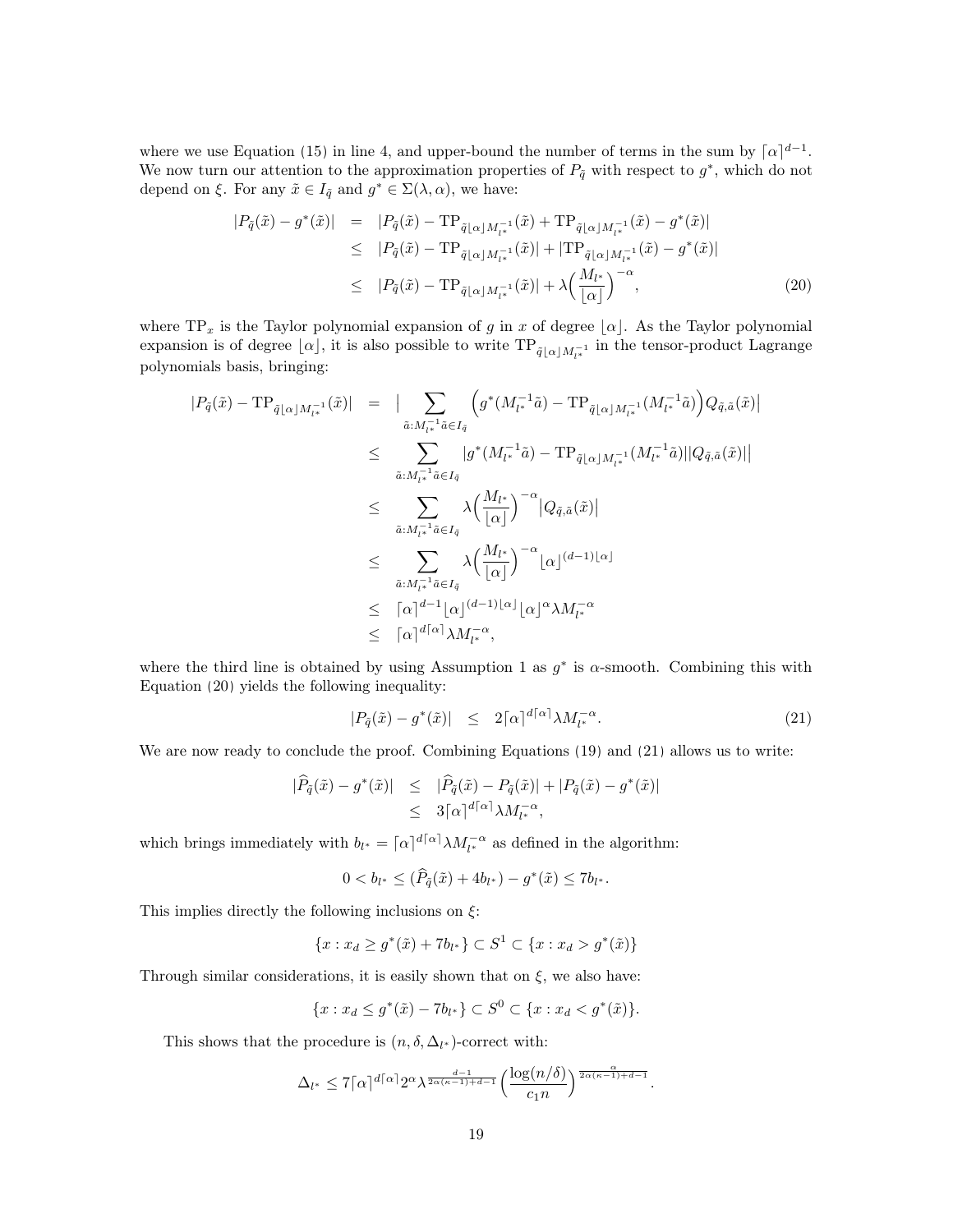**Case 2:**  $\alpha \leq 1$ . We simply use a constant approximation directly on the cells:

$$
C_{\tilde{h}} \doteq \left[\tilde{h}_1M_{l^*}^{-1},(\tilde{h}_1+1)M_{l^*}^{-1}\right] \times \ldots \times \left[\tilde{h}_{d-1}M_{l^*}^{-1},(\tilde{h}_{d-1}+1)M_{l^*}^{-1}\right]
$$

indexed by  $\tilde{h} \in \{0, ..., M_{l^*}-1\}$ . For  $\alpha \leq 1$ , the assumption on the smoothness of the boundary simply yields for any  $\tilde{h} \in \{0, ..., M_{l^*} - 1\}$  and any  $\tilde{x}, \tilde{y} \in C_{\tilde{h}}$ :

$$
|g^*(\tilde{x}) - g^*(\tilde{y})| \le \lambda ||\tilde{x} - \tilde{y}||_{\infty}^{\alpha} \le \lambda M_{l^*}^{-\alpha}.
$$
 (22)

<span id="page-19-1"></span>,

Note that for  $\alpha \leq 1$ , we have  $b_{l^*} = \lambda M_{l^*}^{-\alpha}$ , as we have  $\lceil \alpha \rceil = 1$ . Equation [\(18\)](#page-17-2) and Equation [\(22\)](#page-19-1) yield for any  $\tilde{x} \in C_{\tilde{h}}$ :

$$
0 < b_{l^*} \le T_{l^*,\tilde{h}} + 2b_{l^*} - g^*(\tilde{x}) \le 4b_{l^*},
$$

which shows the  $(n, \delta, \Delta_{l^*})$  correctness of the procedure with:

$$
\Delta_{l^*} \le 2^{\alpha} 5\lambda^{\frac{d-1}{2\alpha(\kappa-1)+d-1}} \left(\frac{\log(n/\delta)}{c_1 n}\right)^{\frac{\alpha}{2\alpha(\kappa-1)+d-1}}
$$

 $\Box$ 

#### <span id="page-19-0"></span>A.3 Proof of Proposition [1](#page-5-0) and Theorem [1](#page-5-1)

Proof. The proof follows from arguments in [Locatelli et al.](#page-12-9) [\(2017\)](#page-12-9), adapted to this different notion of correctness.

Set as in Algorithm [1:](#page-4-1)

$$
n_0 = \frac{n}{\lfloor \log(n) \rfloor^2}, \quad \delta_0 = \frac{\delta}{\lfloor \log(n) \rfloor^2}, \quad \text{and} \quad \alpha_i = \frac{i}{\lfloor \log(n) \rfloor}.
$$

In Algorithm [1,](#page-4-1) the Subroutine is launched  $\lfloor \log(n) \rfloor^2$  times on  $\lfloor \log(n) \rfloor^2$  independent subsamples of size  $n_0$ . We index each launch by i, which corresponds to the launch with smoothness parameter  $\alpha_i$ . Let  $i^*$  be the largest integer  $1 \leq i \leq \lfloor \log(n) \rfloor^2$  such that  $\alpha_i \leq \alpha$ .

Since the Subroutine is strongly  $(\delta_0, \Delta_\alpha, n_0)$ -correct for any  $\alpha \in [\lfloor \log(n) \rfloor^{-1}, \lfloor \log(n) \rfloor]$ , it holds by Definition [3](#page-4-2) that for any  $i \leq i^*$ , with probability larger than  $1 - \delta_0$ 

$$
\left\{x \in [0,1]^d : x_d - g^*(\tilde{x}) > \Delta_{\alpha_i}\right\} \subset S_i^1 \subset \left\{x \in [0,1]^d : x_d - g^*(\tilde{x}) > 0\right\}
$$

and

$$
\left\{x \in [0,1]^d : g^*(\tilde{x}) - x_d > \Delta_{\alpha_i}\right\} \subset S_i^0 \subset \left\{x \in [0,1]^d : g^*(\tilde{x}) - x_d > 0\right\}.
$$

So by an union bound we know that with probability larger than  $1 - \lfloor \log(n) \rfloor^2 \delta_0 = 1 - \delta$ , the above equations hold jointly for any  $i \leq i^*$ .

This implies that with probability larger than  $1 - \delta$ , we have for any  $i' \leq i \leq i^*$ , and for any  $y \in \{0, 1\}$ , that

$$
S_i^y\cap s_{i'}^{1-y}=\emptyset,
$$

i.e. the labeled regions of  $[0, 1]^d$  are not in disagreement for any two runs of the algorithm that are indexed with parameters smaller than  $i^*$ . So we know that just after iteration  $i^*$  of Algorithm [1,](#page-4-1) we have with probability larger than  $1 - \delta$ , that for any  $y \in \{0, 1\}$ 

$$
\bigcup_{i\leq i^*} S_i^y \subset s_{i^*}^y.
$$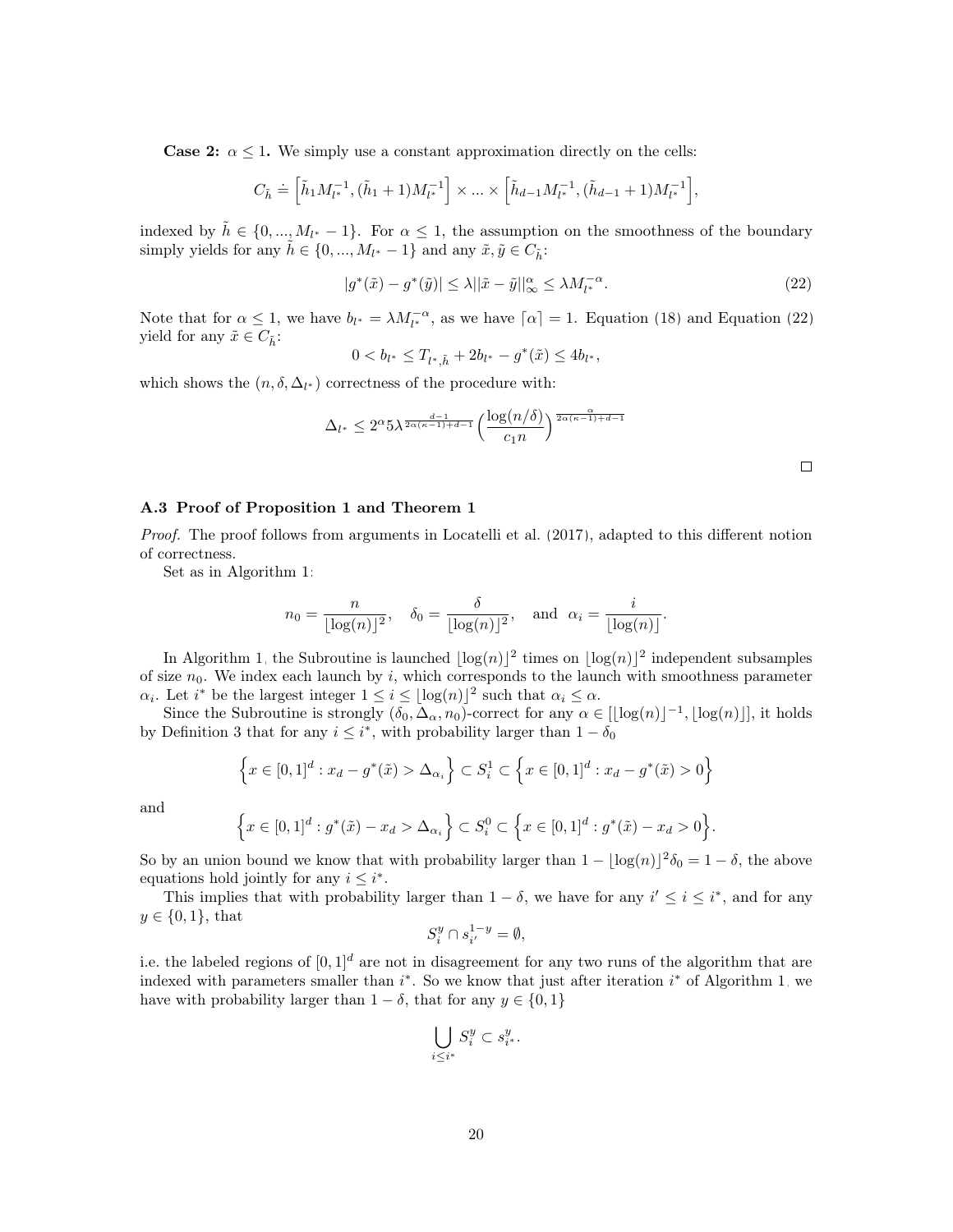Since the sets  $s_i^y$  are strictly growing but disjoint with the iterations i by definition of Algorithm [1](#page-4-1) (i.e.  $s_i^k \subset s_{i+1}^k$  and  $s_i^k \cap s_i^{1-k} = \emptyset$ ), it holds in particular that with probability larger than  $1 - \delta$  and for any  $y \in \{0, 1\}$ 

$$
\bigcup_{i\leq i^*}S_i^y\subset s^y_{\lfloor\log(n)\rfloor^2}\quad\text{and}\quad s^y_{\lfloor\log(n)\rfloor^2}\cap s^{1-y}_{\lfloor\log(n)\rfloor^2}=\emptyset.
$$

This finishes the proof of Proposition [1.](#page-5-0)

By Proposition [1,](#page-5-0) Algorithm [1](#page-4-1) is weakly- $(\delta_0, \Delta_{\alpha_i}, n_0)$  correct for the largest i such that  $\alpha_i \leq \alpha$ , with  $\Delta_{\alpha_i}$  bounded as:

$$
\Delta_{\alpha_i} \leq 7 \lceil \alpha_i \rceil^{d \lceil \alpha_i \rceil} 2^{\alpha_i} \lambda \Big( \frac{\log^3(n/\delta)}{c_1 n} \Big)^{\frac{\alpha_i}{2\alpha_i(\kappa-1)+d-1}},
$$

with  $c_1 = \frac{(\kappa - 1)c^2}{400(2\lceil \alpha \rceil)^{d-1} \alpha \log(1)}$  $\frac{(\kappa-1)c^{-}}{400(2\lceil\alpha\rceil)^{d-1}\alpha\log(1/c)\kappa 8^{2(\kappa-1)}}.$ By definition of  $\alpha_i$ , which is on a grid of step  $\lfloor \log(n) \rfloor^{-1}$ , we have:

$$
\alpha - \frac{1}{\lfloor \log(n) \rfloor} \le \alpha_i \le \alpha.
$$

This yields for the exponent in the rate:

$$
-\frac{\alpha_i}{2\alpha_i(\kappa-1)+d-1} \le -\frac{\alpha}{2\alpha(\kappa-1)+d-1} + \frac{\lfloor \log(n) \rfloor^{-1}}{2\alpha(\kappa-1)+d-1}.
$$

The result follows by noticing that:

$$
n^{\frac{1}{\lfloor \log(n) \rfloor (2\alpha(\kappa-1)+d-1)}} \leq \exp\left(\frac{\log(n)}{\lfloor \log(n) \rfloor(d-1)}\right)
$$

and thus this term only affects the rate as a multiplicative constant that does not depend on  $n, \delta$ and  $\lambda$ .  $\Box$ 

#### <span id="page-20-0"></span>A.4 Proof of Theorem [2](#page-7-1)

Proof. The basic argument is based on standard applications of Fano's inequality, in particular on a useful form given in Theorem 2.5 in [Tsybakov](#page-13-4) [\(2009\)](#page-13-4) (which we recall hereunder). The main work is in constructing a suitable family of problems satisfying the conditions of Theorem [6](#page-20-1) and matching our distributional requirements.

<span id="page-20-1"></span>**Theorem 6** (Tsybakov). Let H be a class of models,  $d : \mathcal{H} \times \mathcal{H} \to \mathbb{R}^+$  a pseudo-metric, and  $\{P_{\eta}, \eta \in \mathcal{H}\}\$ a collection of probability measures associated with H. Assume there exists a subset  ${\eta_0, ..., \eta_M}$  of H such that:

- 1.  $d(\eta_i, \eta_j) \geq 2s > 0$  for all  $0 \leq i < j \leq M$
- 2.  $P_{\eta_i}$  is absolutely continuous with respect to  $P_{\eta_0}$  for every  $0 < i \leq M$

3. 
$$
\frac{1}{M} \sum_{i=1}^{M} \text{KL}(P_{\eta_i}, P_{\eta_0}) \le \alpha \log(M), \text{ for } 0 < \alpha < \frac{1}{8}
$$

then

$$
\inf_{\hat{\eta}} \sup_{\eta \in \mathcal{H}} P_{\eta} \big( d(\hat{\eta}, \eta) \ge s \big) \ge \frac{\sqrt{M}}{1 + \sqrt{M}} \Big( 1 - 2\alpha - \sqrt{\frac{2\alpha}{\log(M)}} \Big),
$$

where the infimum is taken over all possible estimators of  $\eta$  based on a sample from  $P_{\eta}$ .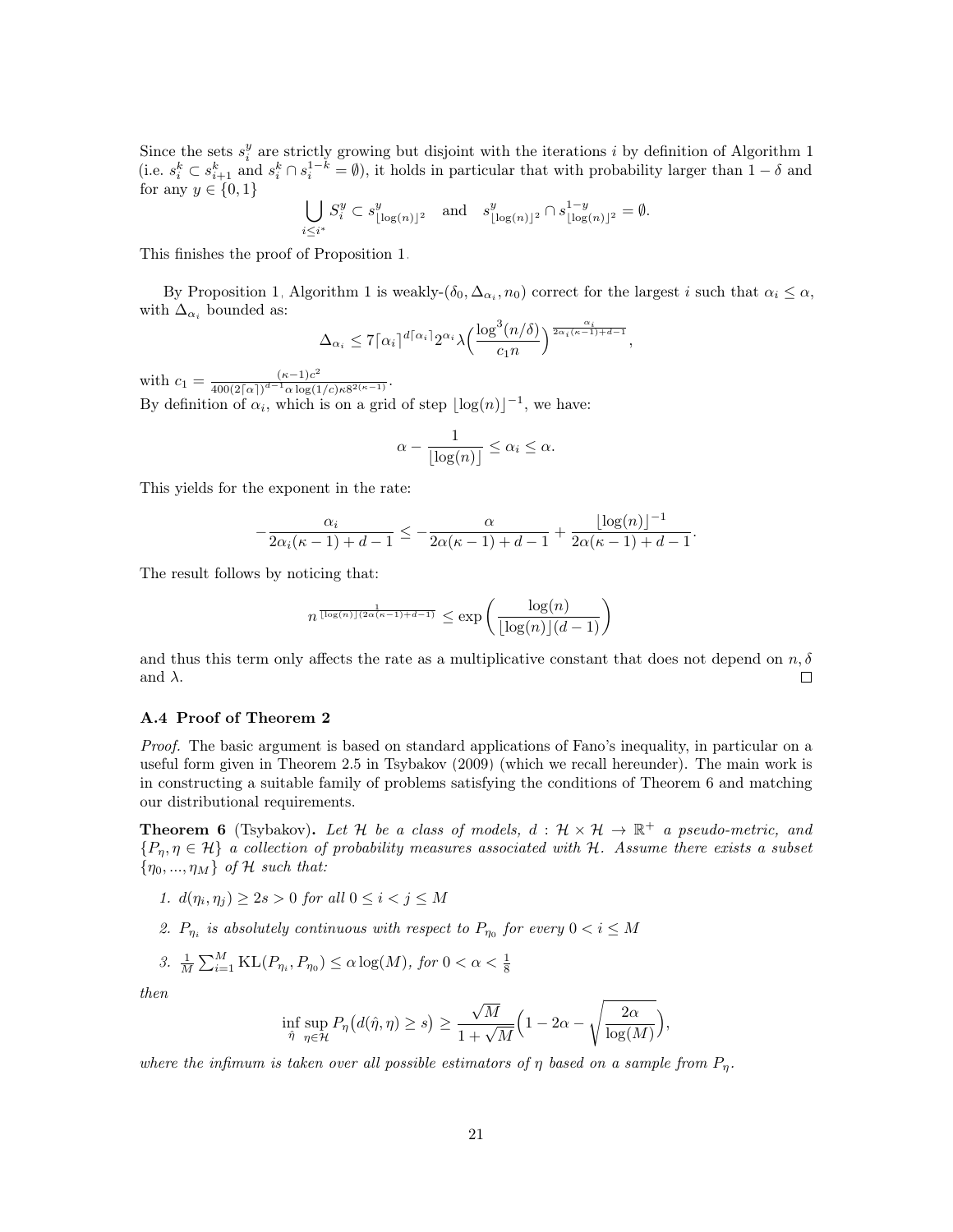Let  $\alpha > 0$  and  $d \in \mathbb{N}$ ,  $d > 1$ . For  $x \in \mathbb{R}^d$ , we write  $x = (x^{(1)}, \dots, x^{(d)})$  and  $x^{(i)}$  denotes the value of the *i*-th coordinate of x. As previously, for  $x \in [0,1]^d$ , we use the notation  $\tilde{x} = (x^{(1)}, \ldots, x^{(d-1)})$ . Consider the grid of  $[0, 1]^{d-1}$  of step size  $2\Delta^{1/\alpha}, \Delta > 0$ . There are

$$
K=2^{1-d}\Delta^{(1-d)/\alpha},
$$

disjoint hypercubes in this grid, and we write them  $(H'_k)_{k\leq K}$ . For  $k \leq K$ , let  $\tilde{x}_k$  be the barycenter of  $H'_{k}$ .

We now define the partition of  $[0,1]^d$ :

$$
[0,1]^d = \bigcup_{k=1}^K H_k = \bigcup_{k=1}^K (H'_k \times [0,1]),
$$

where  $H_k = (H'_k \times [0,1])$  is an hyper-rectangle corresponding to  $H'_k$  - these are hyper-rectangles of side  $2\Delta^{1/\alpha}$  along the first  $(d-1)$  dimensions, and side 1 along the last dimension.

We define f for any  $z \in [\frac{1}{2}\Delta^{1/\alpha}, \Delta^{1/\alpha}]$  as

$$
f(z) = \begin{cases} C_{\lambda,\alpha} 4^{\alpha-1} \left(\Delta^{1/\alpha} - z\right)^{\alpha}, & \text{if } \frac{3}{4} \Delta^{1/\alpha} < z \le \Delta^{1/\alpha} \\ C_{\lambda,\alpha} \left(\frac{\Delta}{2} - 4^{\alpha-1} \left(z - \frac{1}{2} \Delta^{1/\alpha}\right)^{\alpha}\right), & \text{if } \frac{1}{2} \Delta^{1/\alpha} \le z \le \frac{3}{4} \Delta^{1/\alpha}, \end{cases}
$$

where  $C_{\lambda,\alpha} > 0$  is a small constant that depends only on  $\alpha,\lambda$ .

For  $k \leq K$ , and for any  $\tilde{x} \in H'_{k}$ , we write

$$
\Psi_k(\tilde{x}) \begin{cases} \frac{C_{\lambda,\alpha}\Delta}{2}, & \text{if } |\tilde{x} - \tilde{x}_k|_2 \le \frac{\Delta^{1/\alpha}}{2} \\ 0, & \text{if } |\tilde{x} - \tilde{x}_k|_2 \ge \Delta^{1/\alpha} \\ f(|\tilde{x} - \tilde{x}_k|), & \text{otherwise,} \end{cases}
$$

which we use to define  $g_{k_s}$  over the same domain, for  $s \in \{-1, 1\}$ :

$$
g_{k,s}(\tilde{x}) = \frac{1}{2} + s\Psi_k(\tilde{x})
$$

f is such that  $f(\frac{1}{2}\Delta^{1/\alpha}) = \frac{C_{\lambda,\alpha}\Delta}{2}$ , and  $f(\Delta^{1/\alpha}) = 0$ . Moreover, it is  $(\lambda,\alpha)$ -Hölder on  $\left[\frac{1}{2}\Delta^{1/\alpha},\Delta^{1/\alpha}\right]$  for  $C_{\lambda,\alpha}$  small enough (depending only on  $\alpha,\lambda$ ), and such that all its derivatives are 0 in  $\frac{1}{2}\Delta^{1/\alpha}$ ,  $\Delta^{1/\alpha}$ . By definition of  $\Psi_{k,s}$ , it holds that  $g_{k,s}$  is in  $\Sigma(\lambda,\alpha)$  restricted to  $H'_{k}$ .

We now define  $\eta_{k,s}$  for  $x \in H_k$ :

$$
\eta_{k,s}(x) = \begin{cases} c|x_d - g_{k,s}(\tilde{x}) + 2\Psi_k(\tilde{x})|^{\kappa - 1} & \text{if } s(x_d - g_{k,s}(\tilde{x})) > 2\Psi_k(\tilde{x})\\ c|x_d - g_{k,s}(\tilde{x})|^{\kappa - 1} & \text{otherwise.} \end{cases}
$$

We see immediately by definition of  $\eta_{k,s}$  that it satisfies Assumption [2,](#page-3-2) and that  $\eta_{k,-1}(x) = \eta_{k,1}(x)$ for  $\{x : |x_d-1/2| \ge \Psi_k(\tilde{x})\}$  (i.e.  $\eta_{k,s}$  only depends on s in a small band around the decision boundary). For  $\sigma \in \{-1,1\}^K$ , we define for any  $\tilde{x} \in [0,1]^{d-1}$  the function

$$
g_{\sigma}^*(\tilde{x})=\sum_{k\leq K}g_{k,\sigma_k}(\tilde{x})\mathbf{1}\{\tilde{x}\in H_k'\}.
$$

Note that since each  $g_{k,s}$  is in  $\Sigma(\lambda,\alpha)$  restricted to  $H'_{k}$ , and by definition of  $g_{k,s}$  at the borders of each  $H'_{k}$ , it holds that  $g_{\sigma}^{*}$  is in  $\Sigma(\lambda, \alpha)$  on  $[0, 1]^{d-1}$ .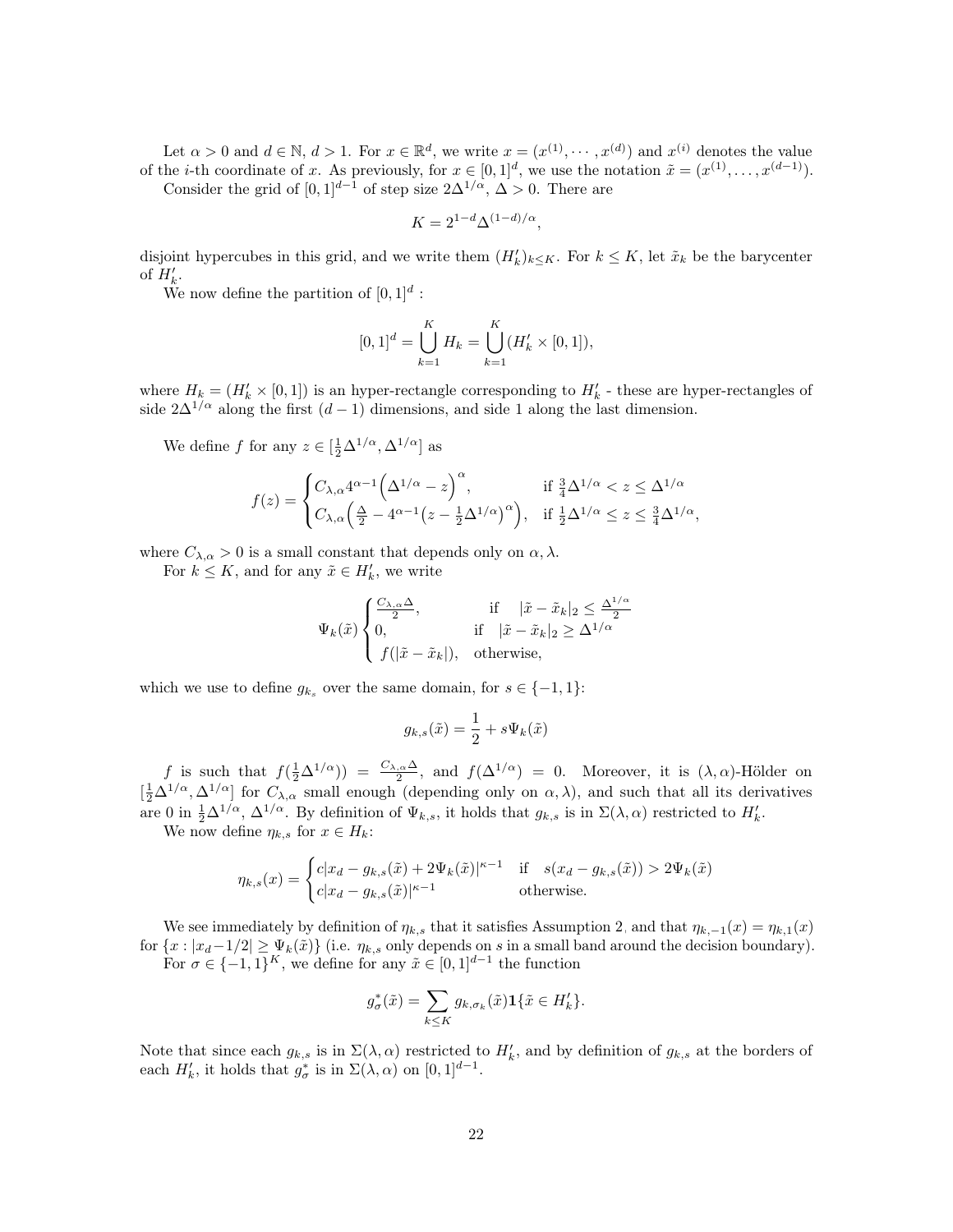We now define the marginal distribution  $\mathbb{P}_X$  of X. To simplify notations, we first define for any  $x \in H_k$ :  $D_k(x) = \min(|x_d - g_{k,1}(\tilde{x})|, |x_d - g_{k,-1}(\tilde{x})|)$  and  $D(x) = \sum_{k=1}^K D_k(x) \mathbf{1}\{x \in H_k\}$ . This is simply the distance from  $x$  to the closest possible location of the boundary, and it does not depend on  $s \in \{-1, 1\}$ . We define  $p_k$  for  $x \in H_k$  for  $\kappa' > \kappa - 1$ :

$$
p_k(x) = \begin{cases} C_1 D_k(x)^{\kappa' - \kappa} & \text{if } D_k(x) \le \Delta_0 \\ C_2 & \text{otherwise.} \end{cases}
$$

This allows us to define the density:

$$
p(x) = \sum_{k=1}^{K} p_k(x) \mathbf{1} \{ x \in H_k \},\
$$

where the constants  $C_1$  and  $C_2$  are chosen such that Assumption [3](#page-6-0) is satisfied and p integrates to 1 over  $[0, 1]^d$ .

Finally, for any  $\sigma \in \{-1, +1\}^K$ , we define  $P_{\eta_{\sigma}}$  as the measure of the data in our setting when the density of  $\mathbb{P}_X$  is p, and where the regression function  $\mathbb{P}_{Y|X}$  providing the distribution of the labels is  $\eta_{\sigma}$ . By a slight abuse of notation, we write  $P_{\sigma} = P_{\eta_{\sigma}}$ . We write

$$
\mathcal{H} = \{\eta_{\sigma} : \sigma \in \{-1, +1\}^K\}.
$$

For any element  $\eta_{\sigma}$  of  $\mathcal{H}, P_{\sigma}$  satisfies Assumptions, [1,](#page-3-3) [2](#page-3-2) and [3](#page-6-0) by construction.

We define  $P_{\sigma,n}$  the joint distribution  $(X_i, Y_i)_{i=1}^n$  of samples collected by any (possibly active) fixed sampling strategy  $\Pi_n$  under  $P_{\sigma}$ , where  $\Pi_n = {\pi_i}_{i \leq n}$ , and  $\pi_t(x, {\{(X_i, Y_i)\}_{i \leq t}})$  is the sampling strategy at time t that depends on the samples collected up to time t.  $\pi_t$  defines the sampling rule  $\pi_t(x, \{(X_i, Y_i)\}_{i \lt t}) = P_{\pi, \sigma}(X_t = x | (X_1, Y_1), \ldots, (X_{t-1}, Y_{t-1}))$ , for any  $x \in [0, 1]^d$ . We remark here that this sampling mechanism may depend on  $\mathbb{P}_X$ , which is why we have constructed  $\mathbb{P}_X$  such that it does not depend on  $\sigma$ . This is crucial for Proposition [3](#page-22-0) (from [Castro and Nowak](#page-12-0) [\(2007\)](#page-12-0)) to hold. As  $\mathbb{P}_X$  does not depend on  $\sigma$ , we have immediately that  $\forall i \leq M$ ,  $P_{\sigma_i,n}$  is absolutely continuous with respect to  $P_{\sigma_0,n}$ .

<span id="page-22-1"></span>**Proposition 2** (Gilbert-Varshamov). For  $K \geq 8$  there exists a subset  $\{\sigma_0, ..., \sigma_M\} \subset \{-1, 1\}^K$  such that  $\sigma_0 = \{1, ..., 1\}$ ,  $\rho(\sigma_i, \sigma_j) \geq \frac{K}{8}$  for any  $0 \leq i < j \leq M$  and  $M \geq 2^{K/8}$ , where  $\rho$  stands for the Hamming distance between two sets of length K.

We denote  $\mathcal{H}' \doteq \{\eta_{\sigma_0}, \cdots, \eta_{\sigma_M}\}\$ a subset of H of cardinality  $M \geq 2^{K/8}$  with  $K \geq 8$  such that for any  $1 \leq k < j \leq M$ , we have  $\rho(\sigma_k, \sigma_j) \geq K/8$ . We know such a subset exists by Proposition [2.](#page-22-1)

<span id="page-22-0"></span>**Proposition 3** (Castro and Nowak). For any  $\sigma \in \mathcal{H}$  such that  $\sigma \neq \sigma_0$  and  $\Delta$  small enough such that  $\eta_{\sigma}, \eta_{\sigma_0}$  take values only in [1/5, 4/5] and  $\mathbb{P}_X$  does not depend on  $\sigma$ , we have:

$$
\mathrm{KL}(P_{\sigma,n}||P_{\sigma_0,n}) \leq 7n \max_{x \in [0,1]^d} (\eta_{\sigma}(x) - \eta_{\sigma_0}(x))^2.
$$

where KL(.||.) is the Kullback-Leibler divergence between two-distributions, and  $P_{\sigma,n}$  stands for the joint distribution  $(X_i, Y_i)_{i=1}^n$  of samples collected by any (possibly active) fixed sampling strategy under  $P_{\sigma}$ .

This proposition is a consequence of the analysis in [Castro and Nowak](#page-12-16) [\(2008\)](#page-12-16) (Theorem 1 and 3, and Lemma 1). A proof can be found in [Minsker](#page-12-4) [\(2012\)](#page-12-4).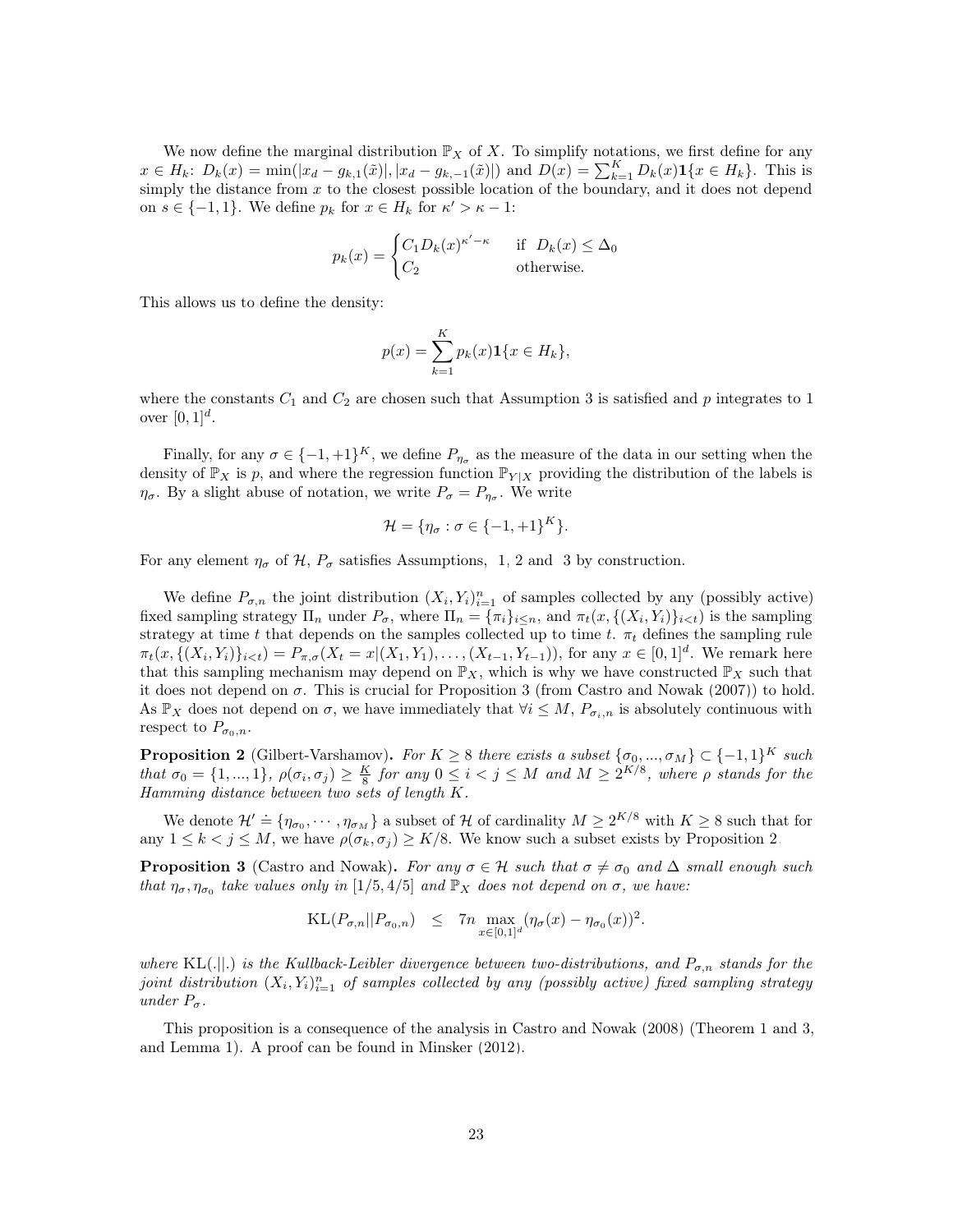By Definition of the  $\eta_{\sigma}$ , we know that  $\max_{x\in[0,1]^d} |\eta_{\sigma}(x) - \eta_{\sigma_0}(x)| \leq c(2C_{\lambda,\alpha}\Delta)^{\kappa-1}$ , and so Proposition [3](#page-22-0) implies that for any  $\sigma \in \mathcal{H}'$ :

KL
$$
(P_{\sigma,n}||P_{\sigma_0,n})
$$
  $\leq$  7n  $\max_{x \in [0,1]^d} (\eta_{\sigma}(x) - \eta_{\sigma_0}(x))^2$   
 $\leq$  7n $c^2(2C_{\lambda,\alpha})^{2(\kappa-1)}\Delta^{2(\kappa-1)}$ .

So we have :

$$
\frac{1}{M}\sum_{\sigma\in\mathcal{H}'}\mathrm{KL}(P_{\sigma,n}||P_{\sigma_{0},n})\leq 7nc^{2}(2C_{\lambda,\alpha})^{2(\kappa-1)}\Delta^{2(\kappa-1)}<\frac{K}{8^{2}}\leq\frac{\log(|\mathcal{H}'|)}{8},
$$

for *n* larger than a constant that depends only on  $\alpha$ ,  $\lambda$ , and setting

$$
\Delta=C_3 n^{-\alpha/(2(\kappa-1)\alpha+d-1)},
$$

as  $K = C_4 \Delta^{(1-d)/\alpha}$ . This implies that for this choice of  $\Delta$ , the third condition in Theorem [6](#page-20-1) is satisfied.

Finally, we define the pseudo-metric as follows:

$$
d(\eta, \eta') = \int_{x \in [0,1]^d} \mathbf{1}\{\text{sign}(\eta(x) - 1/2) \neq \text{sign}(\eta'(x) - 1/2)\} D(x)^{\kappa - 1} p(x) dx.
$$

For  $\sigma, \sigma' \in \mathcal{H}'$ , we have:

$$
d(\eta_{\sigma}, \eta_{\sigma'}) = \int_{x \in [0,1]^d} \mathbf{1} \{ \text{sign}(\eta_{\sigma}(x) - 1/2) \} \neq \text{sign}(\eta_{\sigma'}(x) - 1/2) \} D(x)^{\kappa' - 1} dx.
$$
  
\n
$$
= C_5 \rho(\sigma, \sigma') \int_{\tilde{x} \in H'_1} \left( \int_{|x_d - 1/2| \leq \Psi_1(\tilde{x})} \min(|x_d - g_{1,1}(\tilde{x})|, |x_d - g_{1,-1}(\tilde{x})|)^{\kappa' - 1} dx_d \right) d\tilde{x}
$$
  
\n
$$
= 2C_5 \rho(\sigma, \sigma') \int_{\tilde{x} \in H'_1} \left( \int_{1/2}^{1/2 + \Psi_k(\tilde{x})} |x_d - g_{1,1}(\tilde{x})|^{\kappa' - 1} dx_d \right) d\tilde{x}
$$
  
\n
$$
\geq 2C_5 \rho(\sigma, \sigma') \int_{|\tilde{x} - x_k|_2 \leq \frac{\Delta^{1/\alpha}}{2}} \left( \int_{1/2}^{1/2 + \frac{C_{\lambda,\alpha} \Delta}{2}} \left| x_d - \frac{C_{\lambda,\alpha} \Delta}{2} + \frac{1}{2} \right|^{ \kappa' - 1} dx_d \right) d\tilde{x}
$$
  
\n
$$
\geq C_6 \rho(\sigma, \sigma') \Delta^{(d-1)/\alpha} \Delta^{\kappa'}
$$
  
\n
$$
\geq C_7 \Delta^{\kappa'},
$$

where we use the definition of p in the first line, the definition of  $\eta_{\sigma}$  and  $\rho(\sigma, \sigma')$  and Fubini's theorem in the second line, and the lower bound on  $\rho(\sigma, \sigma')$  by definition of H' in the last line.

All assumptions in Theorem [6](#page-20-1) are thus satisfied with  $s = C_7 \Delta^{\kappa'}$  and  $\Delta = C_3 n^{-\alpha/(2(\kappa-1)\alpha+d-1)}$ . For any  $\eta_{\sigma} \in \mathcal{H}'$ , and any  $\hat{\eta} : [0, 1]^d \to [0, 1]$ :

$$
d(\hat{\eta}_n, \eta_\sigma) = \int_{x \in [0,1]^d} \mathbf{1}\{\text{sign}(\hat{\eta}_n(x) - 1/2) \neq \text{sign}(\eta_\sigma(x) - 1/2)\} D(x)^{\kappa - 1} p(x) dx
$$
  
\n
$$
\leq c^{-1} \int_{x \in [0,1]^d} \mathbf{1}\{\text{sign}(\hat{\eta}_n(x) - 1/2) \neq \text{sign}(\eta_\sigma(x) - 1/2)\} |1 - 2\eta_\sigma(x)| p(x) dx
$$
  
\n
$$
\leq \frac{R_{P_\sigma}(\hat{\eta}_n) - R_{P_\sigma}(\eta_\sigma)}{c}
$$